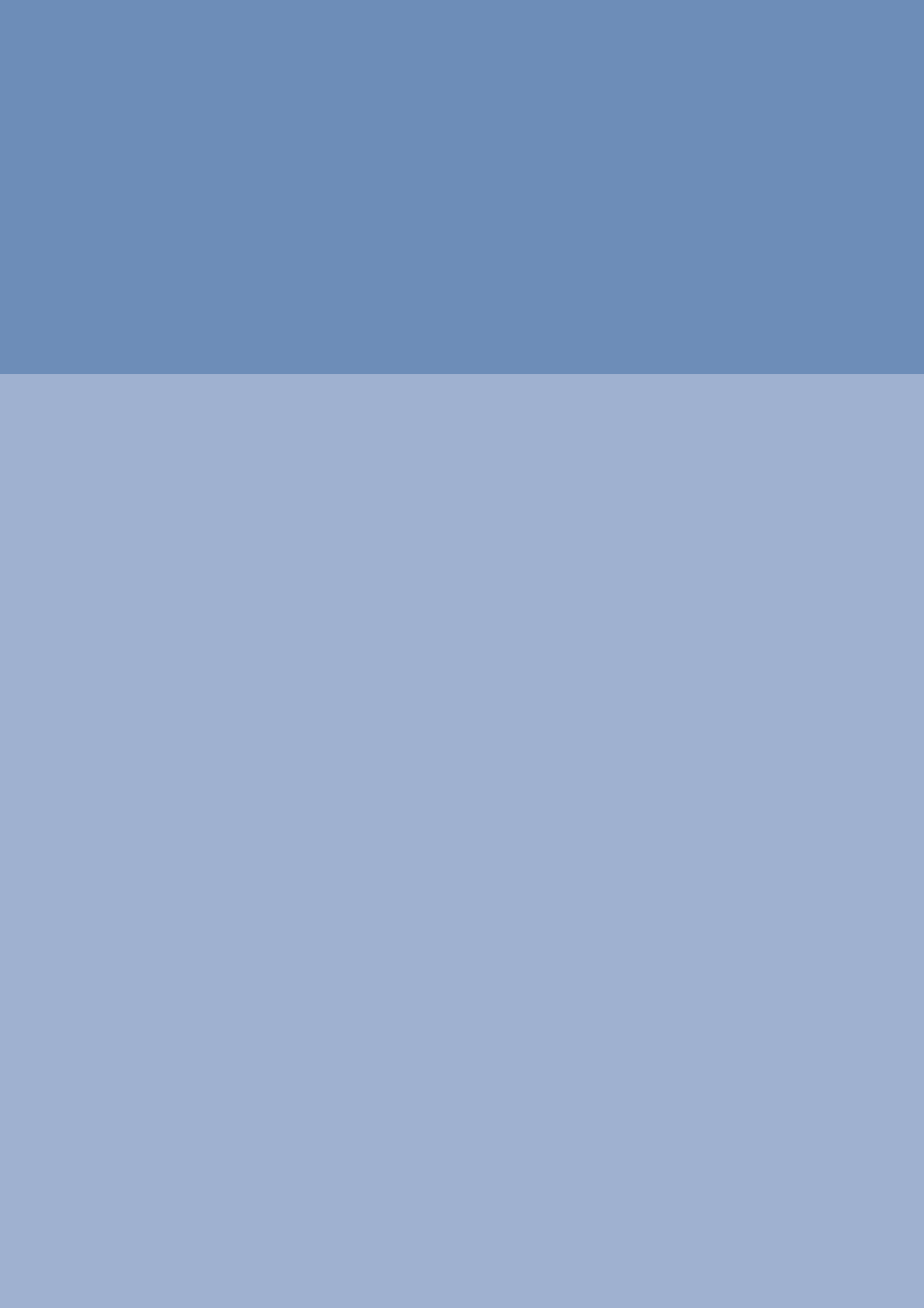# Contents

| <b>Chairman's Statement</b>                            | 2  |
|--------------------------------------------------------|----|
| <b>Chief Executive's Review</b>                        | 4  |
| 2003 Highlights                                        | 6  |
| Facing the new realities<br>of the marketplace         | 7  |
| <b>Board Members and Other</b><br>Information          | 15 |
| <b>Statement of Board Members'</b><br>Responsibilities | 16 |
| Statement on Internal<br><b>Financial Control</b>      | 17 |
| Report of the Comptroller<br>and Auditor General       | 18 |
| <b>Accounting Policies</b>                             | 19 |
| Income and Expenditure Account                         | 21 |
| <b>Balance Sheet</b>                                   | 22 |
| <b>Cash Flow Statement</b>                             | 23 |
| Notes to the Financial<br><b>Statements</b>            | 24 |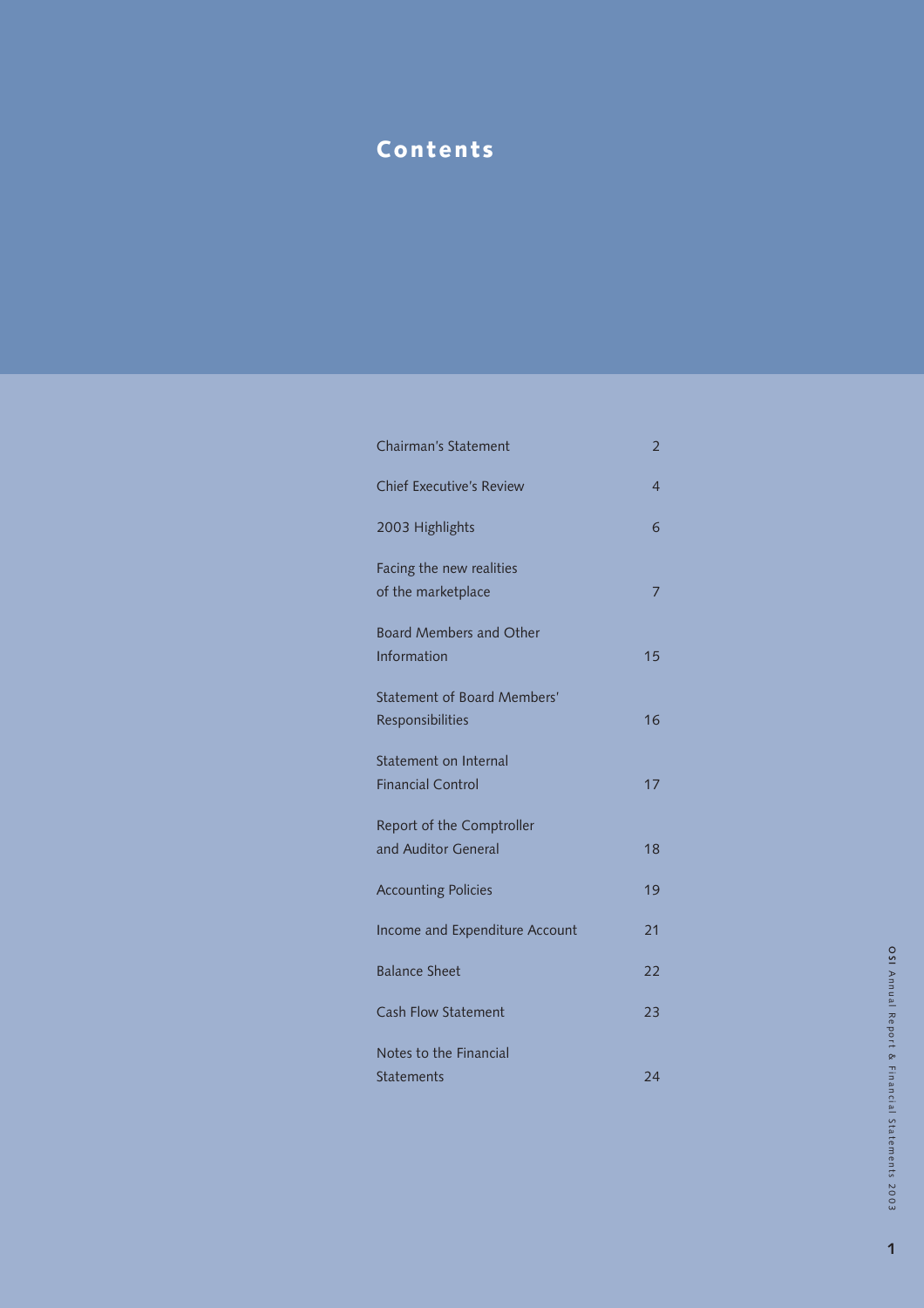# Chairman's Statement



It gives me great pleasure to introduce Ordnance Survey Ireland's second annual report as a State body. Since OSi was vested as a "body corporate" in March 2002 it has made exceptional strides in adapting to this new environment and the challenges it brings.

I would like to commend the efforts of the management team, led by Richard Kirwan, and all the staff of OSi for an exceptional performance in 2003. Map production progressed well and the ambitious programme of new large scale vector mapping of the country is likely to be completed on target as a result of their commitment.

Management and staff also showed that they have a genuine appetite for the many challenges presented by improvements in technology in all aspects of our business – from the development of new open and next generation databases to strategies for delivery of services over the internet.

The many exciting opportunities arising from technological innovation could all too easily prove a distraction for such a technologically literate team as OSi. The Board has been greatly impressed, however, by the clarity of purpose brought to this question by its management.

It has demonstrated considerable clarity of purpose in its approach to streamlining the organisation, reaching new agreements on work practices and skill requirements in partnership with staff and in selecting new products and distribution approaches. OSi retains an important public service remit which is fully respected, but in setting the agenda for tomorrow OSi is already displaying considerable commercial acumen.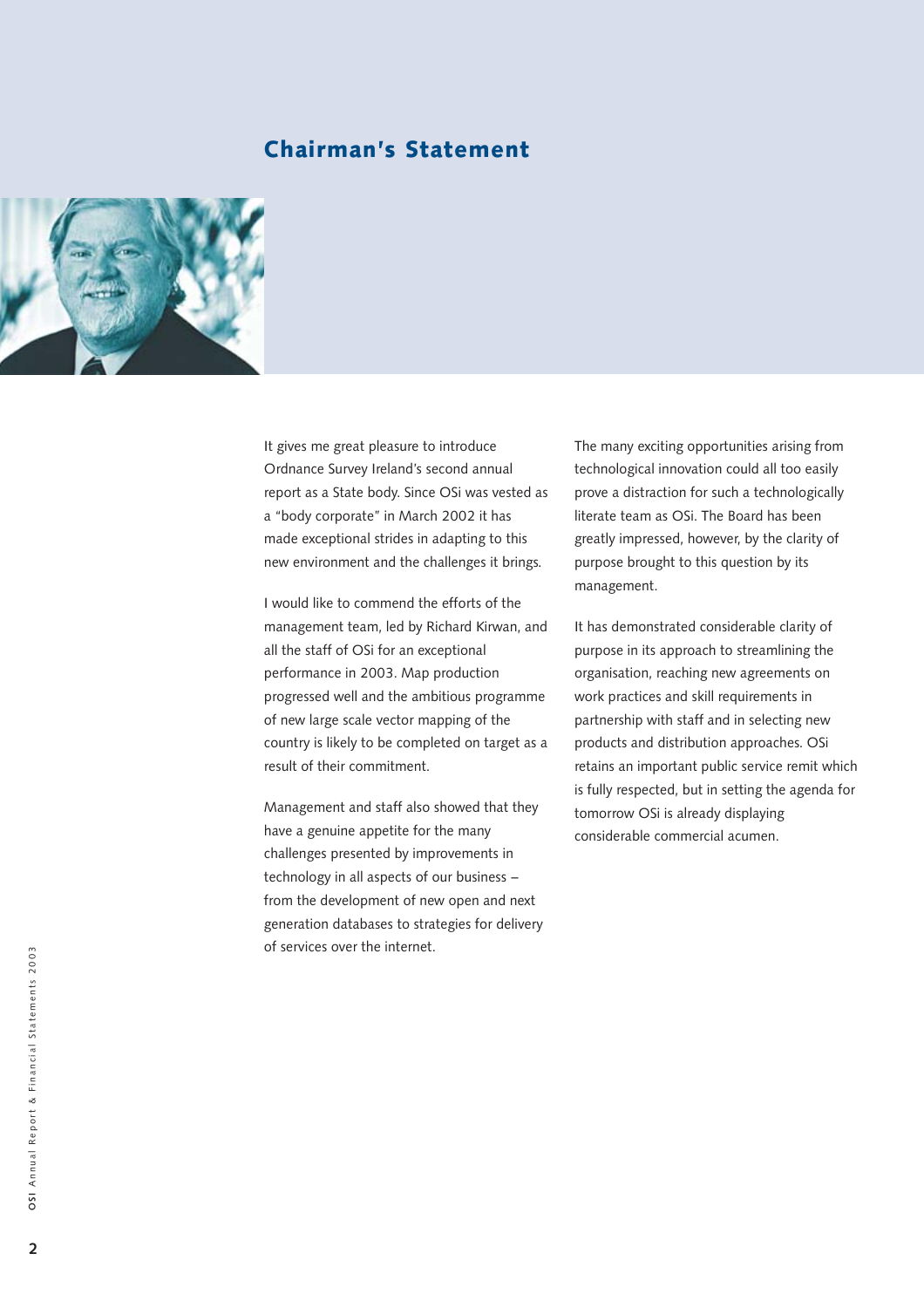

The inclusion of OSi in the Government's Budget announcement on decentralisation, while unexpected, effectively ended the protracted consideration of where the organisation should establish it headquarters. It is our firm intention that this process will address the very real concerns that have existed about the quality of the accommodation in which staff are currently serving.

Finally, I would like to thank my colleagues on the Board for their enthusiasm and to extend our thanks to the Minister for Finance and to the officials within his Department for their interest in and support of OSi's activities throughout the year.

**3**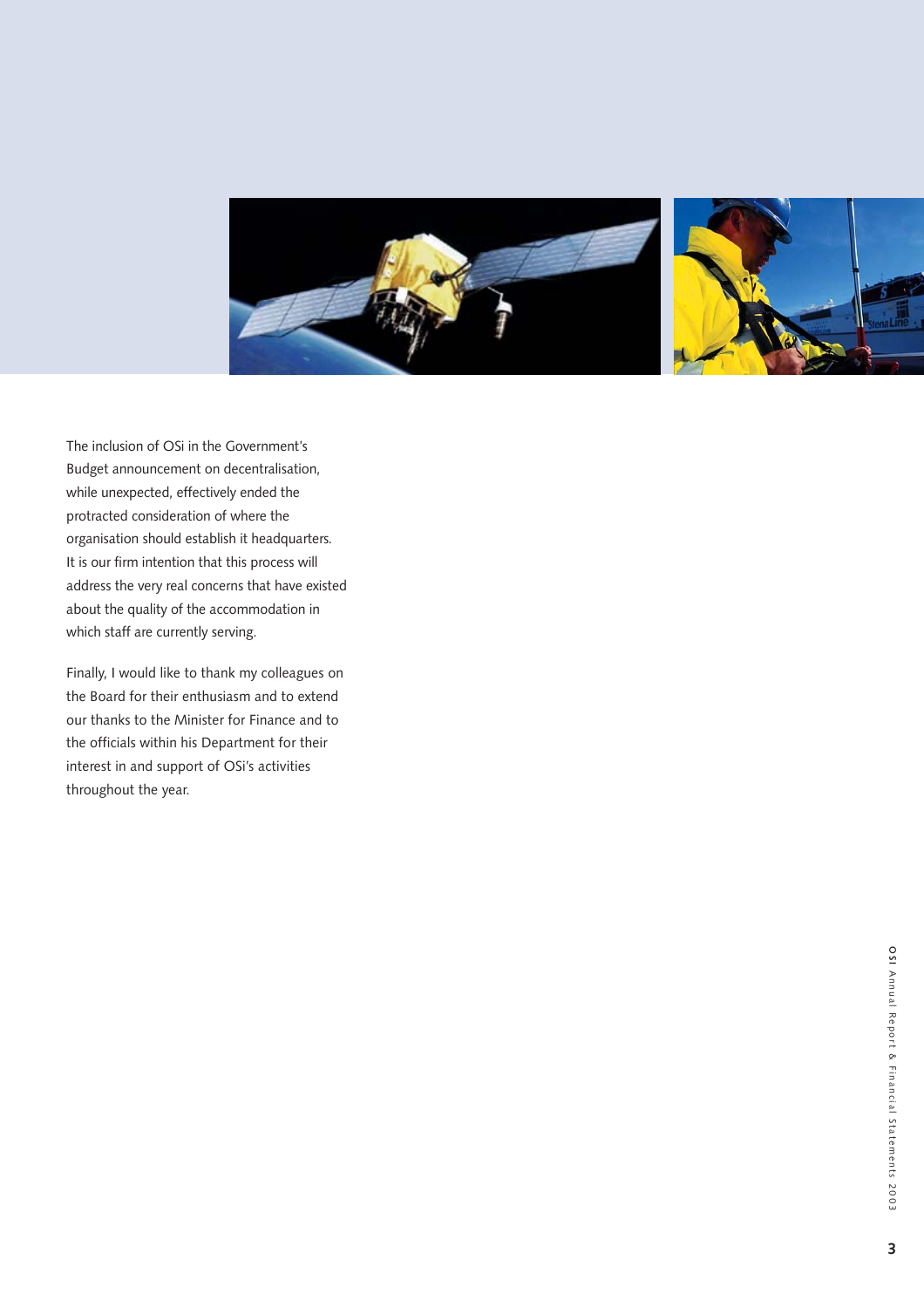# Chief Executive's Review



Since OSi was vested as a "body corporate" in March 2002 we have made significant progress in the process of organisational and cultural change which is necessary to enable us to develop in a rapidly changing environment.

I am delighted to report that during 2003 the organisation achieved a number of notable milestones in this journey and ended the year in a strong position. As a result we are now well positioned to exploit future opportunities in the exciting and growing market for geographic and positioning data.

### Strong customer focus

Significant challenges remain, however. Our diverse range of customers have ever growing expectations when it comes to our ability to deliver data in a timely manner and provide new services to meet their particular needs.

OSi's traditional product was printed maps. Today we continue to provide this important product, in a range of scales to suit a wide variety of users. Increasingly, however, mapping is produced in digital form and the base data used to create the map series is also used to produce other products, such as orthophotos and Digital Terrain Models. We also license the use of data for a wide range of computer-based applications, such as Computer Aided Design (CAD) and Geographic Information Systems (GIS).

To meet the requirements of our customers we expanded our new national network of Place Map Agents in 2003. We were also highly active in developing our relationships with Licensed Partners.

### Innovation

OSi has always enjoyed a reputation as an innovator in its field. That remains the case and is reflected by our ongoing activity in this area. During 2003, for example, our groundbreaking Active GPS Network was further upgraded. This is one of the most advanced and comprehensive positioning infrastructures available anywhere in the world. It enables civil engineers and other professional users to determine, quickly and cheaply, precise locations to within 2 cm in three dimensions.

This is just one example of the our continuing commitment to innovation on behalf of our customers. In an increasingly competitive and globalised marketplace we are confident that our ability to innovate with new products and services, as well as to anticipate and meet customer needs, will help us to retain clear market leadership.

The active GPS network, built in co-operation with the Ordnance Survey of Northern Ireland and The Commissioners of Irish Lights, also exemplifies our growing interest in and commitment to working in partnerships in order to deliver the best possible products and services to our customers.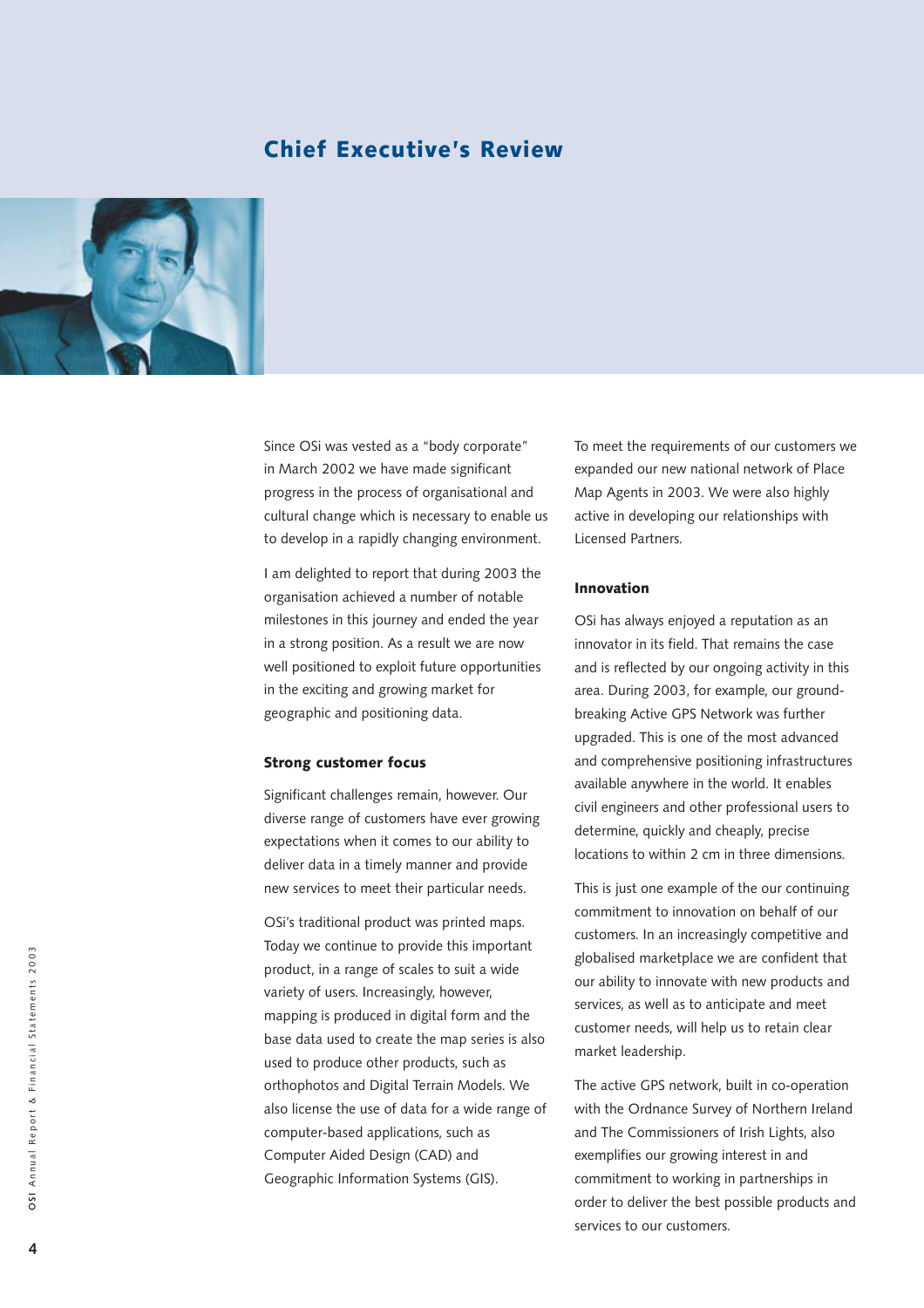

### Mapping

We are now in sight of the end of a major project of remapping the state with large scale digital mapping. This will mark a milestone in the history of the organisation, providing a complete data set as the basis for all future mapping.

Completion of this enormous project will enable us to channel our efforts into responding to the increased needs and expectations of our customers. referred to above. That, and constant improvements in information technology and applications software, has implications for OSi in relation to the skill sets we require.

### Staff and organisational developments

To address this, agreement was reached on streamlining our Performance Management & Development System, along with associated training activities, to achieve better alignment with the organisation's changing priorities. We continued to provide a wide range of training and development opportunities for staff.

During the year we also implemented a comprehensive new organisational structure, in full agreement with staff and their representative bodies, designed to enable OSi to function better in its new role as a State Body. Part of this agreement includes bringing necessary new skills into the organisation and

a number of senior appointments were made to strengthen the commercial and financial management and reporting functions.

The OSi Partnership Forum was developed into a fully effective mechanism for progressing organisational change and at the same time agreement was reached on a range of productivity improvements to be delivered under *Sustaining Progress.*

I wish to compliment the entire staff of OSi on an exceptional achievement during 2003. Changes in organisational structures, systems and the constant evolution of the marketplace, combined to present fresh challenges for everyone.

However, the groundwork of creating new partnership structures between management and staff and the demonstrable pride that staff have in the work of OSi combined to produce an excellent year of achievement.

We were most fortunate, too, to have the enthusiastic support of the board under the Chairmanship of Mr. Kevin Bonner.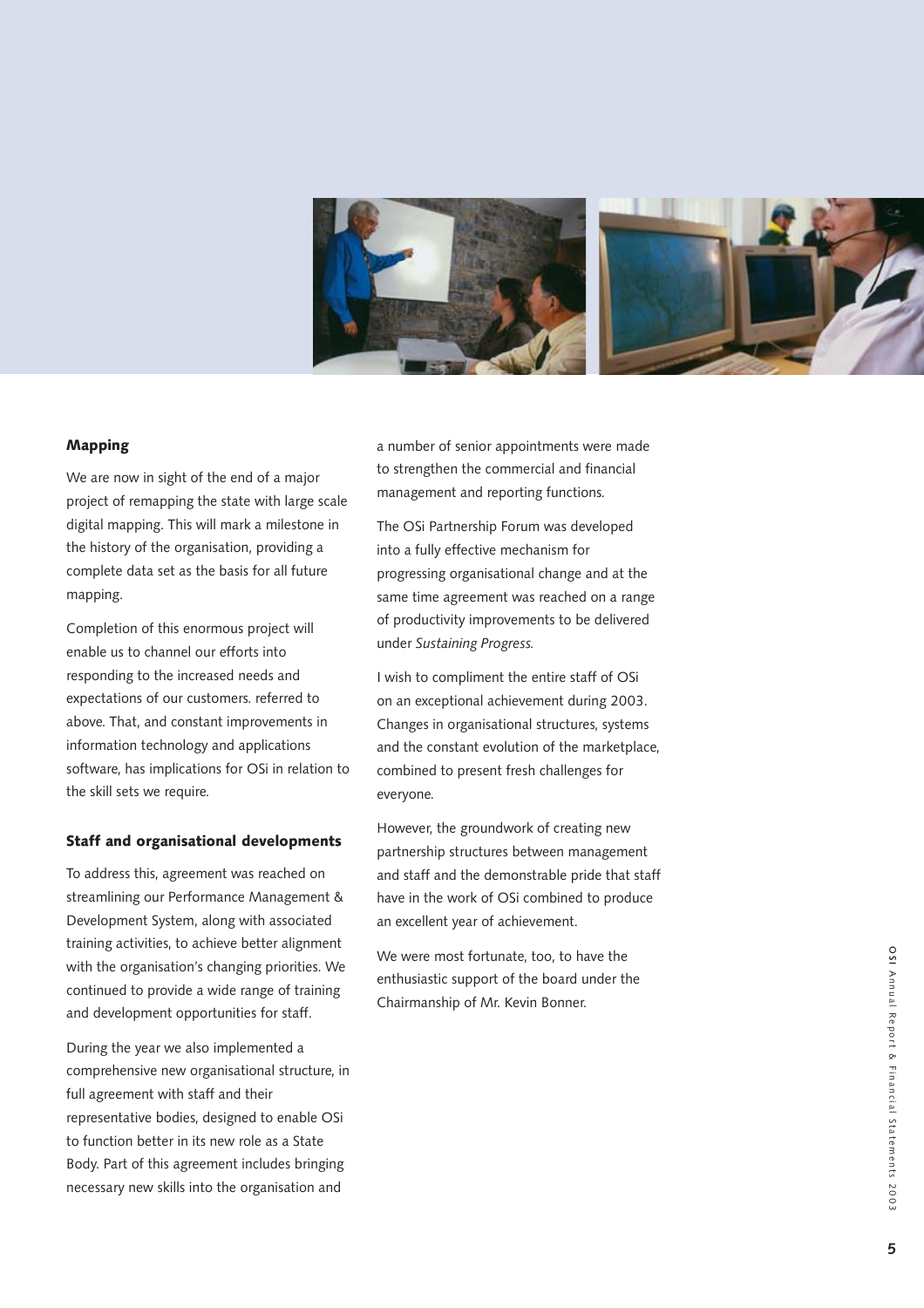# 2003 Highlights



- -Record revenue of €14.97m achieved.
- - Significant contracts, encompassing both public and private sectors, were entered into.
- **The national network of Place Map Agents** was expanded, ensuring that all customers are within easy reach of OSi "plot-ondemand" mapping, and is now a significant generator of income for OSi.
- Phase 1 of the new OSi e-commerce distribution channel was progressed, incorporating a detailed overhaul of pricing and licensing.
- A map scanning and analysis flowline was developed to make historic maps available through the new e-commerce system, with all 6 inch maps scanned by the year-end.
- A unit was established to focus on creating new products and services.
- A new suite of 1:450 000 Ireland products – Ireland Leisure, Culture, Driving and Touring maps – was produced, along with Galway and Waterford Street Maps.
- Excellent progress was achieved in map production and data quality enhancement. In 2003 [640] new 1:2,500 maps and [1,000] new 1:5,000 maps were databased, making completion of the national large scale vector mapping possible by end 2004.
- **Further reductions were made in revision** cycle times on both large and small scale mapping, enhancing accuracy for map users.
- High altitude colour photography of the State was completed and orthophotos covering 85% of the State were made available to customers.
- A comprehensive new organisational structure was implemented, in agreement with staff and staff representative bodies. This agreement includes bringing necessary new skills into the organisation where appropriate.
- **A** comprehensive review of future skills requirements was begun.
- Agreement was reached on streamlining the Performance Management Development System and training to achieve better alignment with organisational priorities.
- The OSi Partnership Forum was developed into a fully effective mechanism for progressing organisational change.
- Agreement was reached on a range of productivity improvements to be delivered under the national Sustaining Progress agreement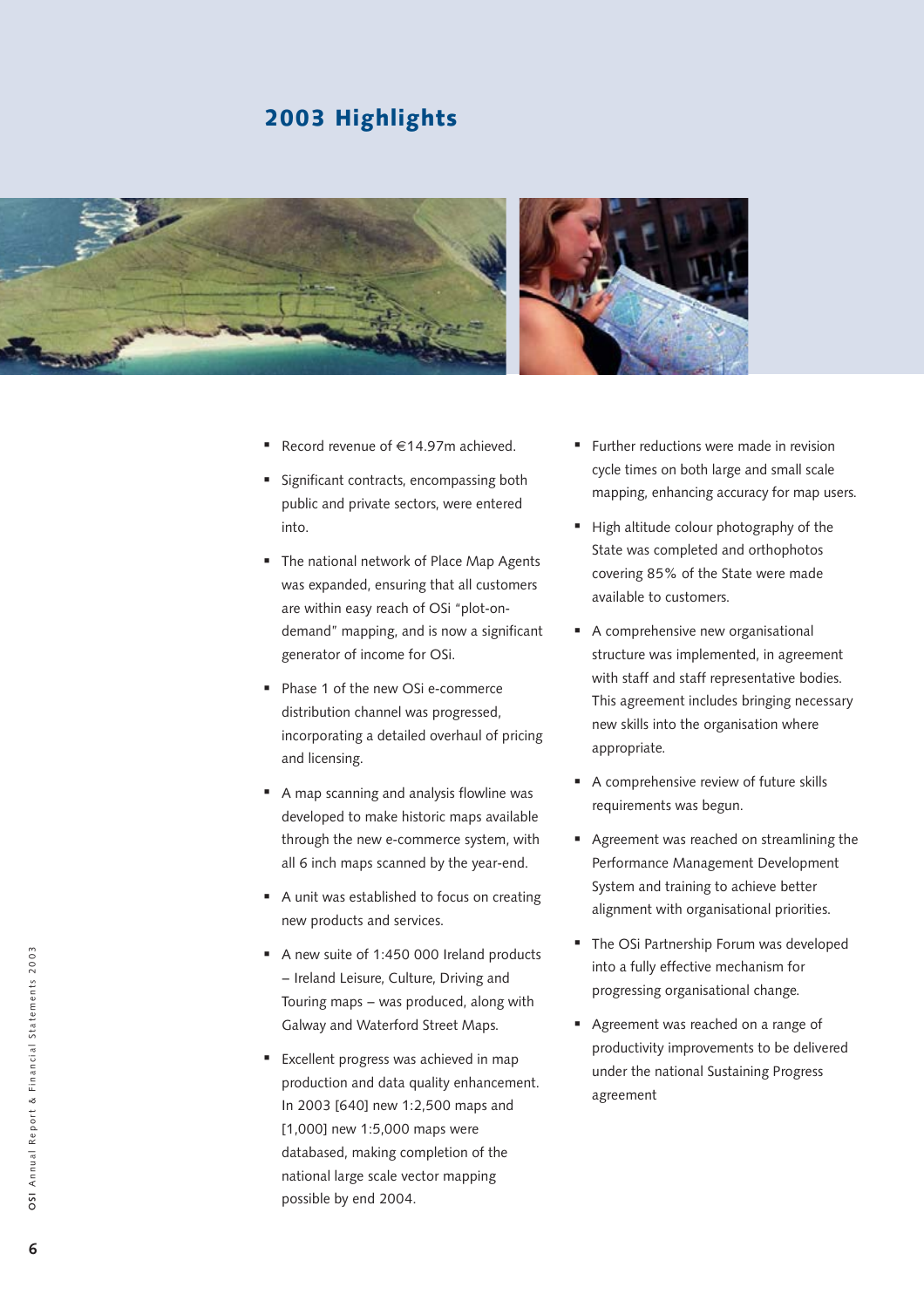# Facing the new realities of the marketplace



OSi's mission remains that of "excellence in providing quality mapping and geographic information services to meet society's needs". This involves five key strands of activity over the coming years:

- $\hspace{0.1mm}$  To develop the geographic information services part of our business
- $\hspace{0.1mm}$  To be an efficient organisation offering excellent value
- To develop our people and culture to underpin the success of the business
- To consolidate our position as the national mapping data supplier of choice
- $\hspace{0.1mm}$  To retain our position in the social fabric of Ireland

Traditionally seen as a mapping agency which produces printed maps, OSi is today a world leader in the capture of spatial and positioning information and in developing innovative ways of delivering this data to our customers. Our aim is to provide data in ways which can be manipulated and used by them to best suit their specific needs.

Delivery via mobile telephony and the internet, both directly to end users and through various arrangements with licensed partners, is a rapidly growing part of our business. It is an important part of our job to ensure that customers can realise the potential afforded by the many new applications and technologies available in this area.

Technological developments, near revolutionary in many respects, have also enabled OSi to radically improve data capture, processing and checking, leading to higher quality datasets at less cost.

### Organisational matters

In a period of significant change one of the key challenges faced by OSi is to ensure the appropriate alignment of skill sets and people with the organisation's clear objectives to enable the organisation to become more responsive to the marketplace.

The completion of the large scale new mapping project in the near future is a key opportunity in the life of OSi. This will release significant resources, enabling the organisation to develop further by increasing its focus on customer needs and building on the OSi's significant strengths, which are widely acknowledged nationally and internationally.

### **New Structure:**

The new organisational structure agreed in March 2003, following extensive consultation with unions and staff, was implemented during the year under review.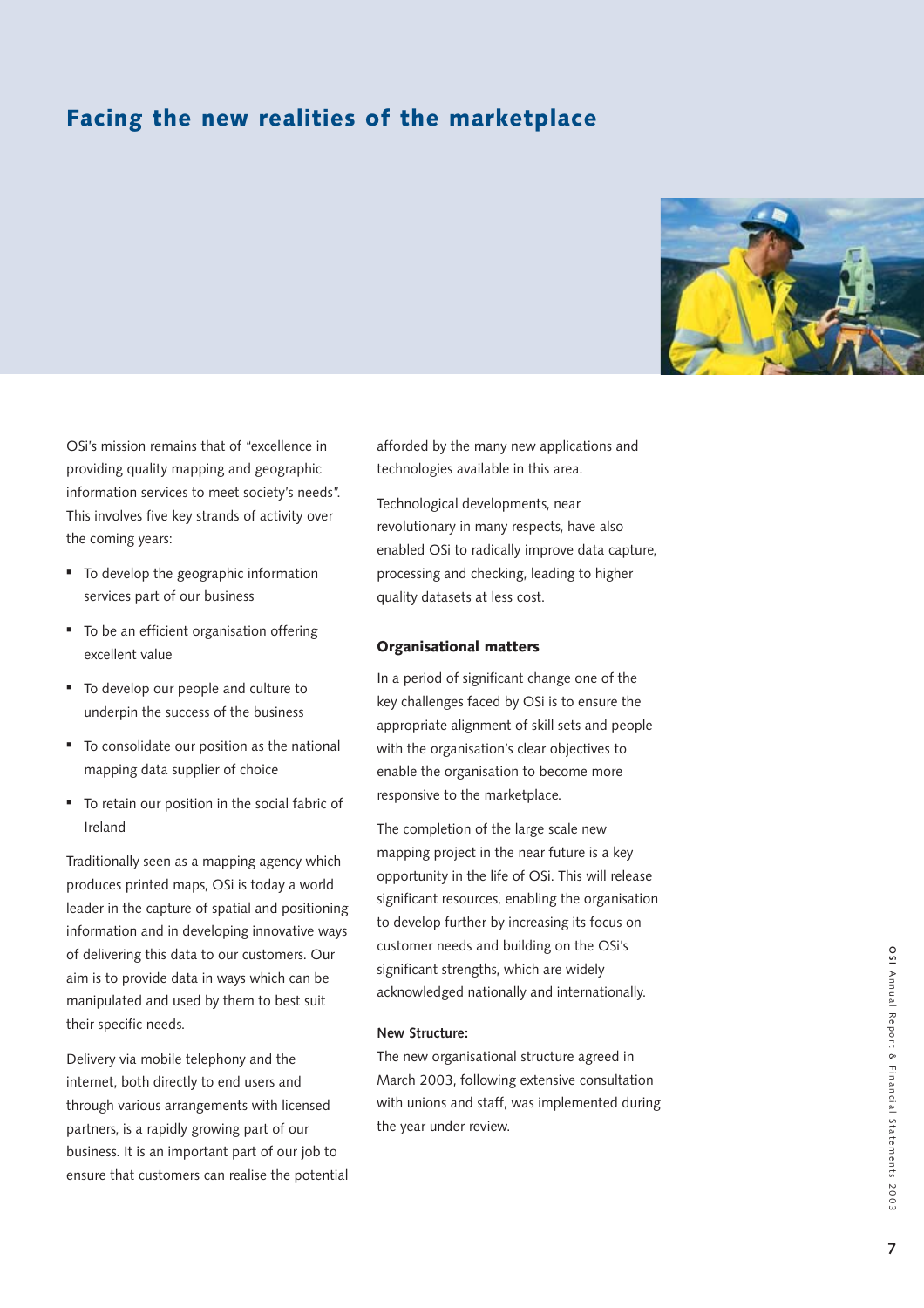

The introduction of a new grade of Team Leader is a key part of the newly agreed structure. This group is vital to embedding the new structure and changing our culture to ensure continued commercial development of the organisation. Therefore, a comprehensive training programme was put in place for Team Leaders, focusing on key skills and knowledge requirements (see PMDS and training section below for more detail). The programme, which began in late 2003, is modular based and will be rolled out over a 14 month period. In addition, there were opportunities for advancement at other levels in the organisation. As part of this process a range of generic job profiles and competencies were designed and agreed for each grade level in the new structure. A number of individuals received competency based interview training also, to ensure a uniform approach to all interviews.

In addition, a range of productivity improvements to be delivered under Sustaining Progress was agreed with staff representative bodies. This included fully documenting a range of processes and procedures, including large-scales production processes, and production of an Employee Handbook.

Further consideration was given to how best to promote innovative and creative thinking

throughout the organisation. A review of approaches was completed, with active consideration given to the creation of a range of non-monetary rewards.

With technology playing a vital role in the evolution of the organisation there was again significant investment and progress in this area during 2003. OSi moved to a Windows-based operating systems environment throughout the organisation, an Oracle backup and recovery strategy was designed and implemented to reflect on our increased reliance on these databases and Business Continuity Plans were completed for every work area.

File and print services were amalgamated and migrated to a new server, consolidating storage requirements and putting in a framework for future growth. The leased line for corporate internet use was upgraded from 256k to 2MB, significantly enhancing information transmission speeds. The previously dispersed IT Department was consolidated in newly acquired accommodation, improving efficiency.

New facilities were installed to facilitate remote dial-in for people working from home or in the field, another significant enhancement which is of benefit to many staff throughout the organisation as well as to the OSi.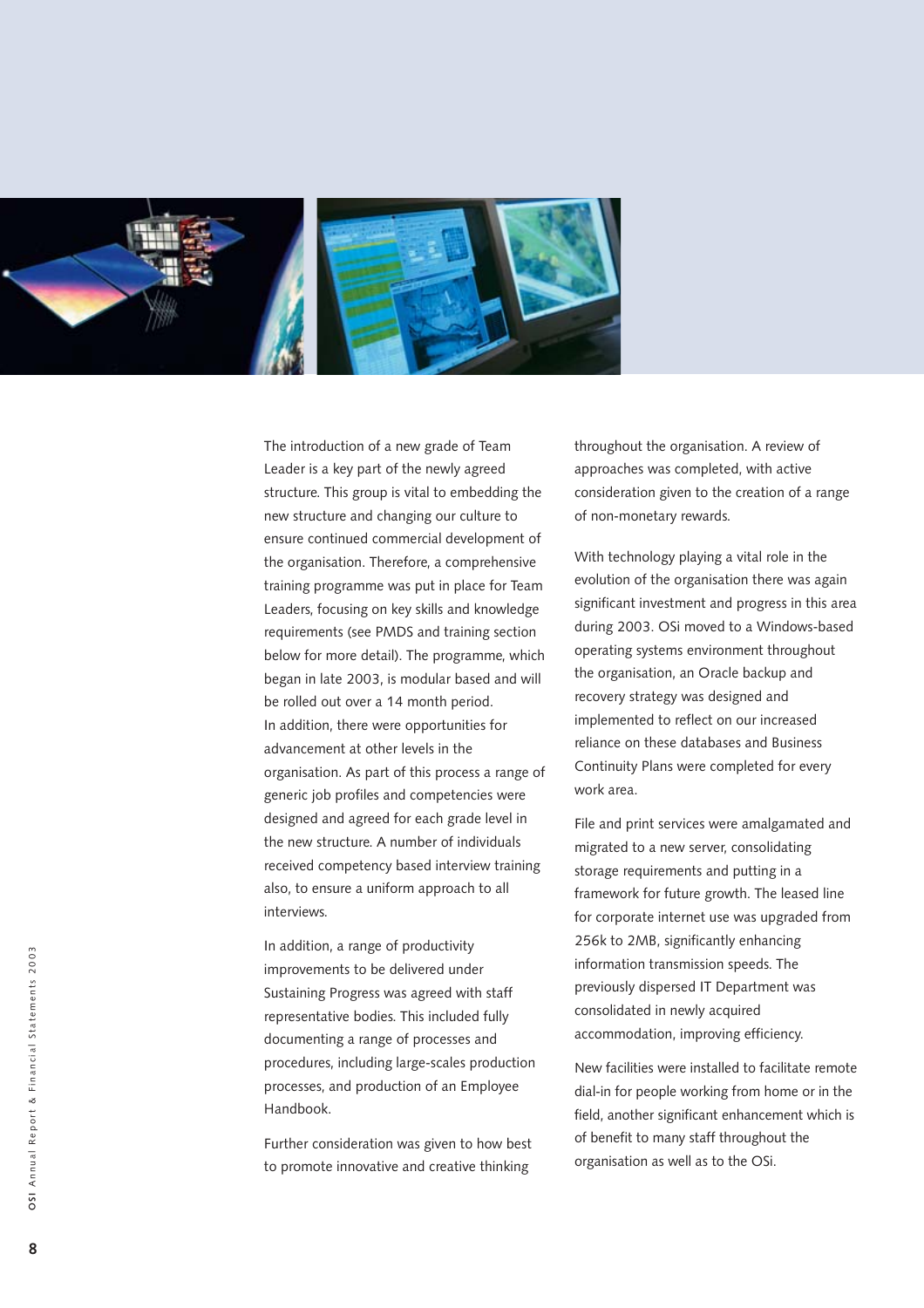### Head Office

It has been determined that OSi will leave its existing Headquarters facilities within Phoenix Park in Dublin and relocate, under the Government's decentralisation plans, to new purpose built premises in Dungarvan, Co. Waterford. This major relocation project should be approached and managed without disruption to OSi's day-to-day commercial and national service obligations. The enormity of this task cannot be overstated.

### Mapping

Significant further progress was made towards completion of large-scale new digital mapping coverage of the State, with approximately 640 new 1:2,500 maps and approximately 1,000 new 1:5,000 maps databased, the majority of the latter from mapping contractors with inhouse quality acceptance testing.

Thirty one Discovery Sheets were produced and a new suite of Ireland maps were designed and published. These are the Ireland Leisure, Culture, Driving and Touring maps, all at 1:450 000. New editions of street maps for Galway and Waterford cities were also published.

Revision cycles were also further reduced during the year. All 1,810 maps at 1:1,000 scale were revised during the year, as were [1,150] suburban and rural 1:2,500 maps.

Suburban maps were brought within a 3-year cycle and 1:2,500 rural maps within a 5-year cycle. All Discovery sheets and digital data were bought within a maximum five year revision cycle and the majority of sheets are now revised more regularly than this.

Continuing strong management of printing and stocks ensured that at virtually no time were we unable to meet customer requirements for any given map.

High altitude colour photography of the State was completed and orthophotos for 85% of the State were published. These have been exceptionally well received in the marketplace.

In the area of quality a number of improvements were made in 2003. Data manipulation skills in Tuam and the GIS Test Bed in Ennis were further enhanced, progress was achieved in the quality improvement flowline in Longford and work was advanced on providing statistics for the quality of our mapping. As part of OSi's commitment to retaining market leadership, a contractor was selected for the upgrade/ replacement of our central database, associated hardware and software.

The Historical and Leisure Products Division is responsible for maintaining the national 1:10,000 topographical database, designing and deriving digital and paper products, and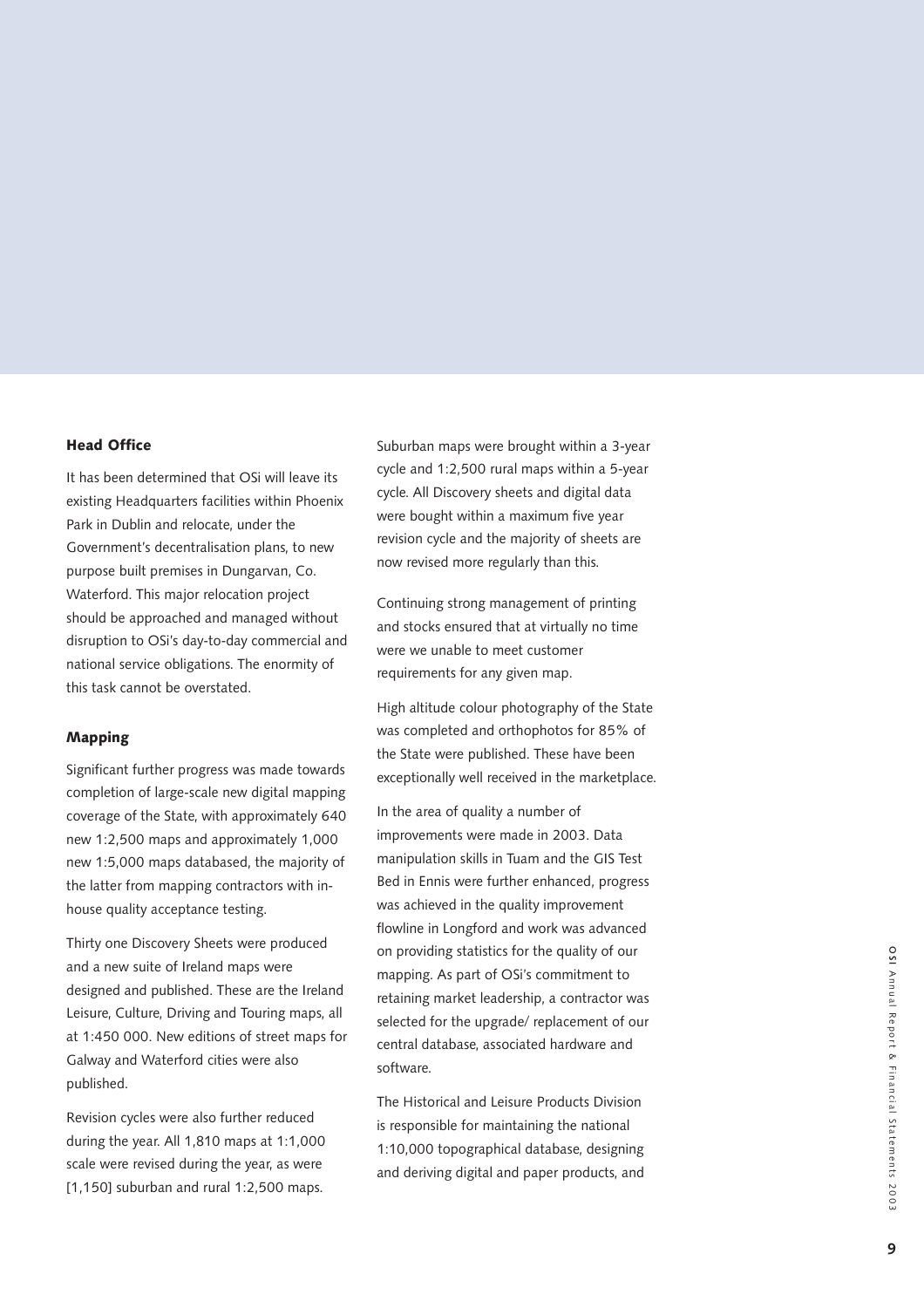

creating a national historical mapping archive. In this way it meets the requirements of retail, trade, digital sales and internal OSi customers. Phase 1 of the Historical Mapping project was completed in 2003. This provides OSi with a new archive of rectified coloured and black and white 6" maps which will be made available in 2004 to customers through the new e-commerce channel.

### Positioning services

Commercialisation of the OSi web based real time positioning services progressed well during 2003 and is scheduled for completion in 2004. Significant work was undertaken on promoting and educating our customer base regarding the new coordinate reference system for Ireland – ITM – to ensure that its benefits are understood.

An upgrade of the Active GPS Network was also completed. The geodetic infrastructure for Ireland was further enhanced to include a Network Real Time Kinematic (RTK) GPS solution nationally with a scheduled launch in 2004.

### Spatial Data Infrastructure

A definitive data set of all statutory and administrative boundaries in the State was completed, and its expansion to include a wide

range of other public-sector boundaries was agreed to be a key proof-of-concept of an Irish Spatial Data Infrastructure (SDI). OSi continues to play a leading role in this vital work, endorsed by two Cabinet decisions, under the convenorship of the Department of Environment, Heritage and Local Government.

### International activities

OSi continues to undertake European and international SDI activity. In 2003 this included participation in the restarted European geographic information standardisation project and in EuroGeographics, with the completion of EuroRegionalMap and EuroGlobalMap data. OSi also took a lead for Ireland in the INSPIRE project designed to create interoperable spatial information for Europe.

### Marketing and distribution

OSi has a strong, high quality brand which is gradually being seen as standing for more than paper mapping. Our investment history in the maintenance and improvement of the quality of our mapping data and databases over the last few years has been recognised by key customers and there is a growing appreciation of our new position as a deliverer of positional data through electronic delivery channels.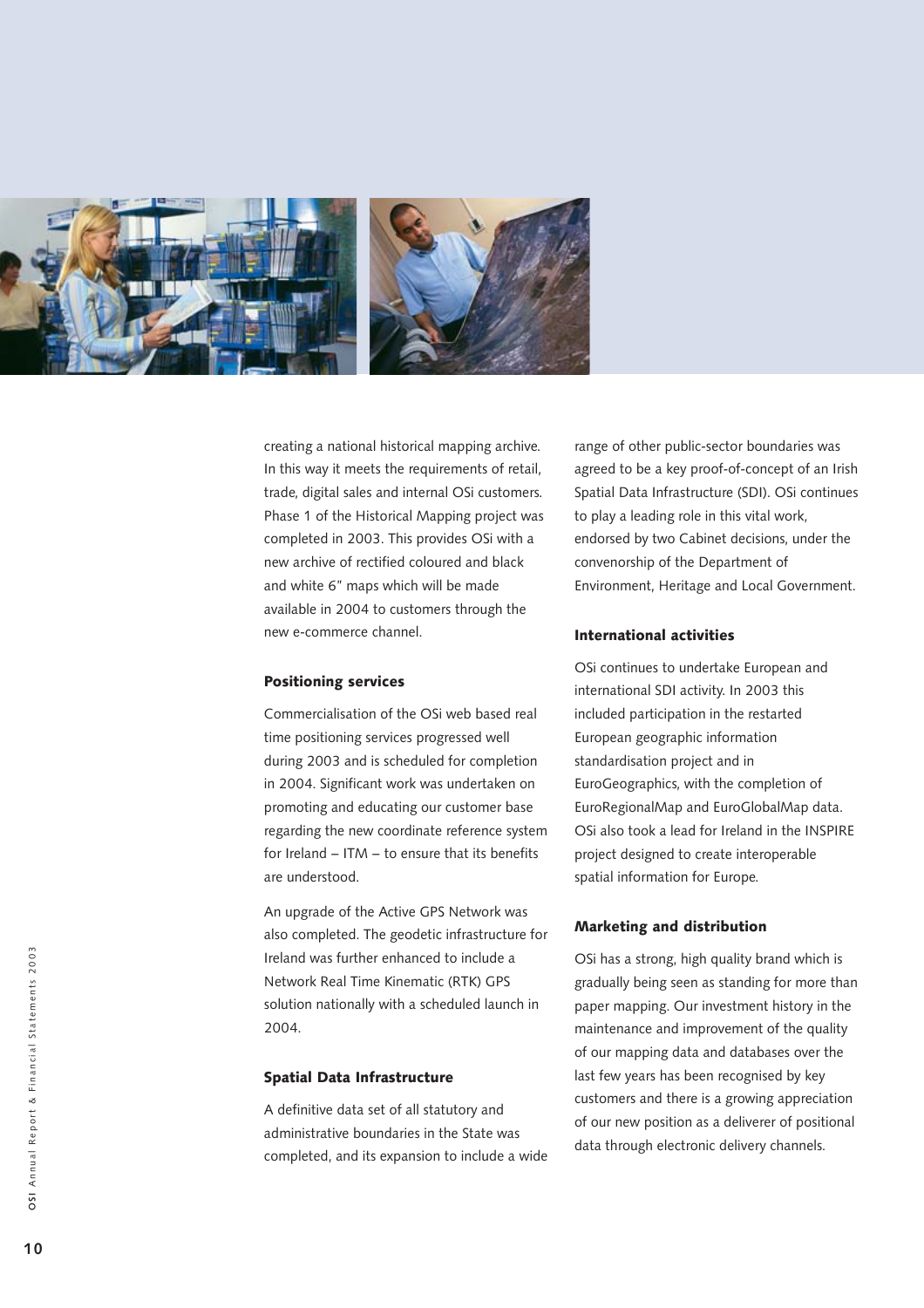

We reviewed our marketing strategy during 2003. This included detailed analysis of markets, products and distribution channels. As a result of this review the Department was reorganised and a Channel Sales Manager and a Sales Executive with strong commercial experience were recruited from outside the organisation.

For 2003 revenue was [ €15.2 million] – the highest ever.

As part of the continuing effort to protect OSi and Government copyright, as well as to grow revenues, direct marketing techniques were used extensively during 2003 with significant users of mapping products, including Estate Agents, Auctioneers and Solicitors. This approach was successful and sales targets were exceeded.

An annual programme of Customer Care training for all staff was completed and a Customer Liaison Officer was appointed to coordinate the handling of customer issues.

With the key building blocks in place, including a strong distribution network of agents and Licensed Partners, one of the important tasks for the next two years in particular will be to build the OSi brand and image, making the organisation more visible overall in the marketplace.

OSi's revenues are expected to continue to grow steadily, with a progressive switch from sales of paper to digital products. We expect the market for our products and services to expand, particularly in the central government area and in new market sectors. There will also be growth in such areas as historical mapping products. In many respects, the ability afforded by developments in software, digital map production and archive retrieval create a wealth of opportunities for OSi and a diverse range of customers. One of the key challenges for OSi, as an innovator, is to identify areas of main potential and to focus resources on them.

### Financial

All the necessary work to complete and have audited the 2002 accounts, both pre- and post-vesting as a State Body, was successfully concluded, along with further enhancements of the financial information available to managers on an ongoing basis.

There will be a requirement for significant continuing investment in information technology and systems, but this will be offset, at least in part, by the ending of significant expenditure on mapping contracts to create large-scale mapping in 2004. The December Budget announcement that OSI would be decentralised to Dungarvan Co Waterford is perceived as having a number of potential risks for the organisation and will, accordingly,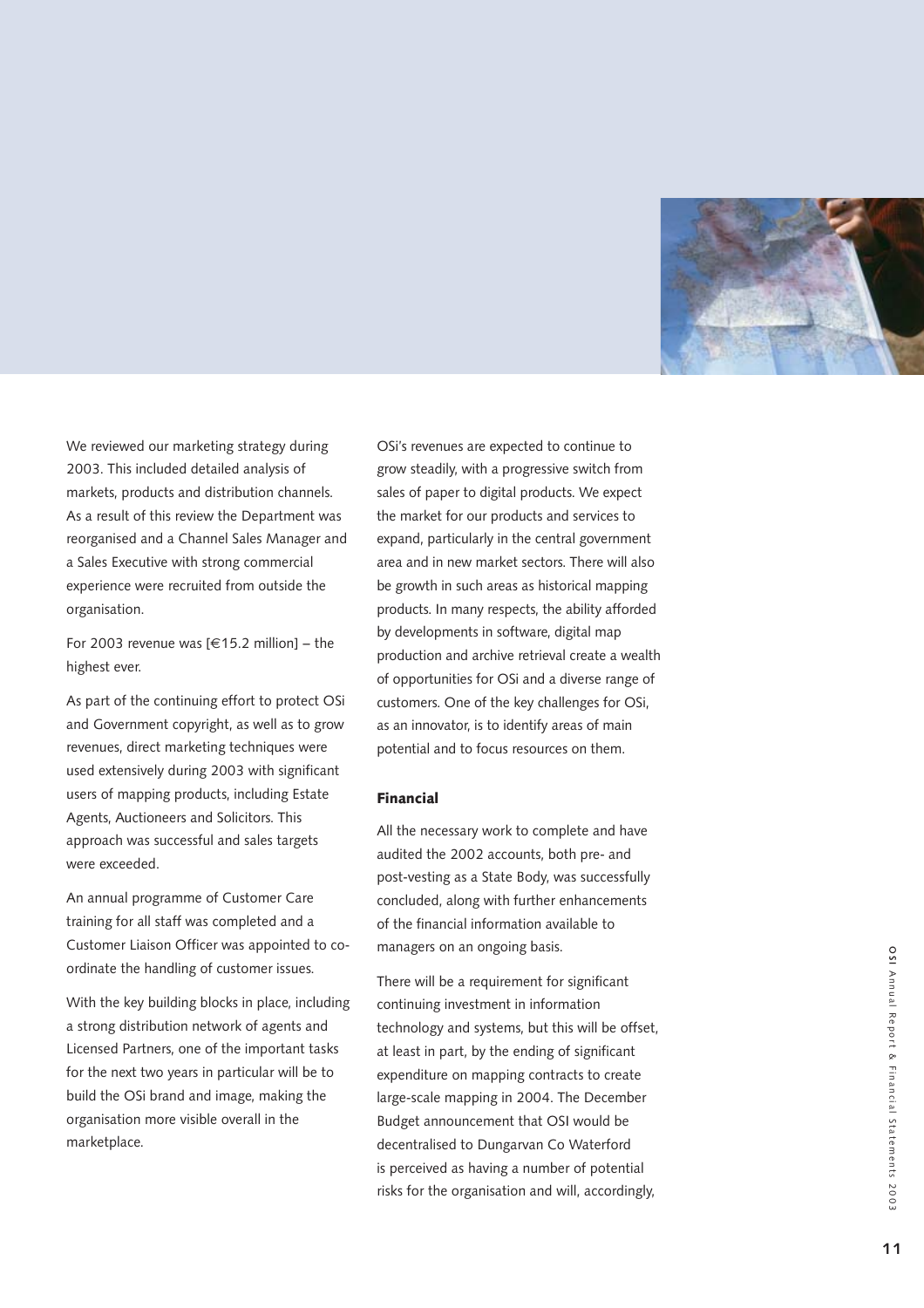

require to be addressed by the development of an effective risk management strategy to ensure its successful implementation.

A General Manager (Finance) was recruited from industry and full accrual accounting within the Financial Integra system was implemented following extensive training of finance staff in the area of financial applications and reporting facilities. Electronic payment of suppliers is being introduced and OSi progressed plans for outsourcing payroll to a new third party source.

### Sustaining Progress, Benchmarking & Partnership matters

Under the latest National Pay Agreement, Sustaining Progress, OSi was required to develop and submit an action plan for modernisation, agreed and signed by the Partnership Forum, to an External Verification Committee. During 2003 this Plan was agreed and submitted and satisfactory progress was subsequently verified by that Committee. This allowed for payments due in January 2004 to be paid. This verification process will continue for remainder of the Agreement with Action Plans being updated along the way.

Following on from the in-depth analysis of the Staff Climate Survey conducted in 2002 focused reports were issued to each Division. This led to a series of discussion within each area on addressing local issues and together

with those that had an organisation wide impact, with results being fed back to the Partnership Forum. In September 2003 an action list was signed off by that group.

The Joint Change Body, recommended as part of an Industrial Relations Review, began work on a number of issues including development of new IR mechanisms and new procedures for the handling of grievances and disciplinary matters. It was chaired by a senior representative of the Labour Relations Commission and includes representation from OSi Management and all the representative unions in OSi (AHCPS, CPSU, FUGE, IMPACT and PSEU).

### Performance Management Development System (PMDS) and training

During 2003 much of our emphasis was on embedding our new structure and developing the relevant generic competencies for each new grade level. As part of these changes a significant number of staff were assigned to new teams and new tasks. This led to some difficulties in operating PMDS and slowed the process of identifying training needs. At year end it was agreed, through Partnership, that a more focused approach to training was required and that PMDS forms needed to be streamlined to aid the process further. This process was completed in consultation with staff.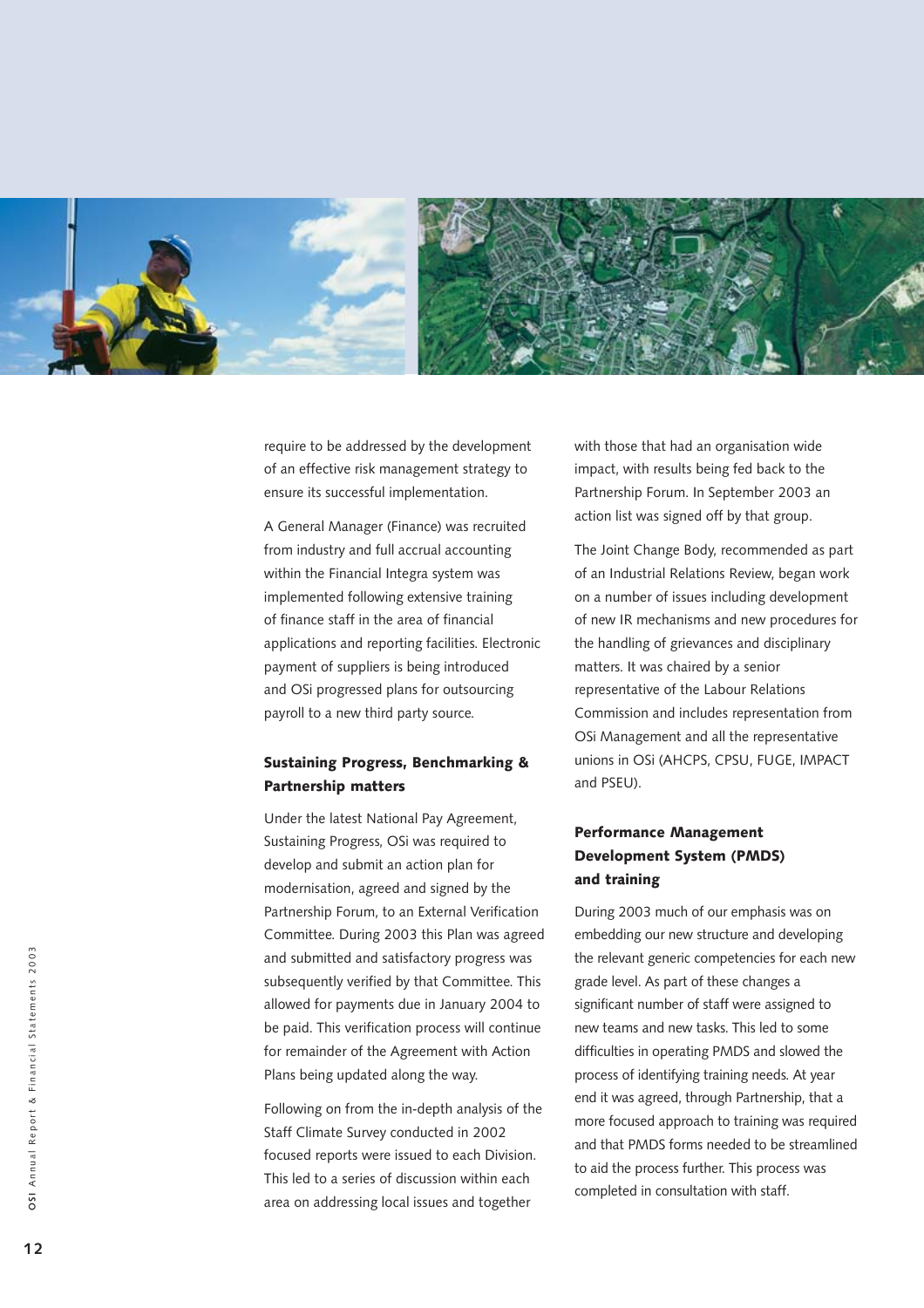

Our most significant training initiative in 2003 was the introduction of the modular training course for newly appointed Team Leaders. On completion of the course participants will have covered the following range of topics: Understanding the broader framework within which OSi operates; Role of Team Leader; Leadership and Motivation; Interpersonal Communications; Teamwork and Team Building; Managing Performance/Managing and Developing People; Coaching/Mentoring; Facilitation; Managing a meeting; Time Management & Project Management; Basic Employment Law; Conflict Resolution/ Employee Relations; Human Resources policies and procedures; Equality/Equal Treatment; Strategy Statements and Business Plans; Ethics and Corporate Governance; Managing Budgets & Tendering Procedures; Presentation Skills & Report/Letter Writing. The course will run over an 18 month period.

In the region of €40,000 was spent on IT training, €3,000 was on accounting training, €12,000 on mapping training, €3,000 on Safe Pass training and €100,000 on various other job specific training activities and broader training in such areas as HR skills, communications and general management. A further €40,000 was used to fund courses pursued by staff in their own time.

In addition, as part of our ongoing commitment to improving our recruitment and selection process, interview skills training was made available to all staff in the organisation.

### "Family-Friendly" work practices

The flexitime system, introduced as a pilot scheme in 2001, is now being availed of by the majority of staff. During 2004 a review of the system will be carried out with a view to introducing further flexibility.

Employees can also avail of Career Breaks, Term Time Leave, Parental Leave and work sharing options, subject to the needs of the business. In 2003, 16 employees were on career breaks, five took term time leave, and 22 availed of work-sharing options on a variety of work patterns. In addition, five took parental leave.

The potential of e-working was mooted at Partnership and it was agreed that research would be conducted in 2004 into its possible viability.

#### Corporate Governance

Ordnance Survey Ireland subscribes to the highest standards of corporate governance, operating to the principles and guidelines enunciated in the "Code of Practice for the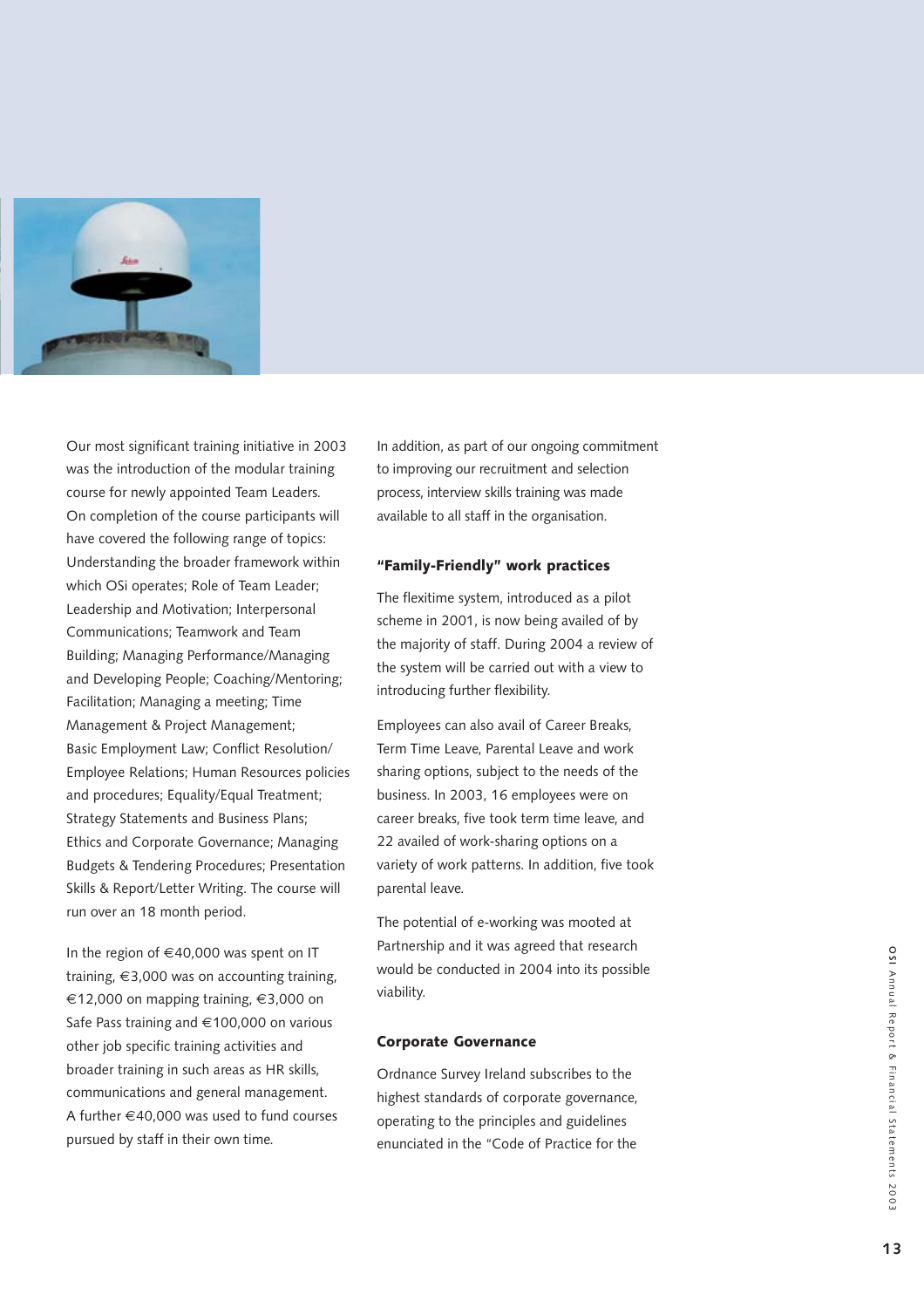

Governance of State Bodies". OSi complied with Department of Finance Guidelines during 2003 to ensure best practice in all aspects of corporate governance.

### **OSi Board:**

The Board of OSi was established in March 2002 by the Minister for Finance under the provisions of the OSi Act 2001. During the course of 2003, this ten member Board met on ten occasions.

### **Audit Committee**

The Audit Committee of the OSi Board comprises of the following three Board members – Mr. Patrick W. Fenton and Mr. Patrick O'Sullivan with Mr. Thomas Madden serving as Chairman. This Committee met on 5 occasions during the year therefore complying with its requirements under the Code of Practice for the Governance of State Bodies.

### **Remuneration Committee**

A Remuneration Sub-Committee of the Board comprises Mr. Bill Attley, Mr. Liam O'Farrell and Mr. Rory Scanlan with Mr. Kevin Bonner serving as Chairman.

### **Accommodation Committee**

The Accommodation Sub-Committee was established to assist and advise the OSi Board on accommodation related issues given the ageing nature of the building at the OSi Headquarters' complex. The committee comprises Mr. Kevin Bonner, Mr. Liam Egan, Mr Anthony Murray, Mr. Rory Scanlan and Mr. Liam O'Farrell.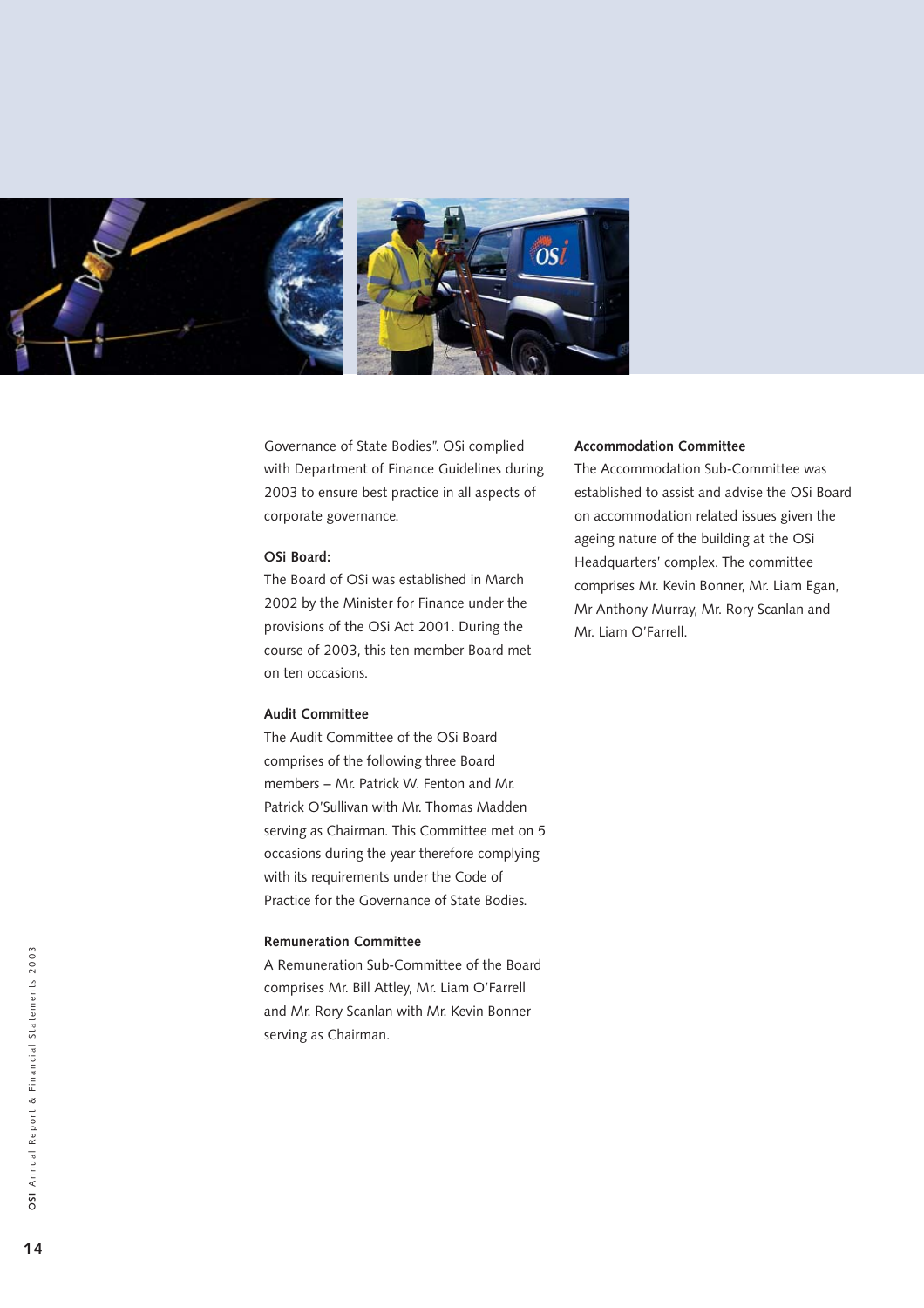# Board Members and Other Information

### Board Members at 31 December 2003

Mr. Kevin Bonner - Chairman Mr. Bill Attley Mr. Liam Egan Mr. Patrick W. Fenton Mr. Michael D. Hayes Mr. Thomas K. Madden Mr. Anthony Murray Mr. Liam O'Farrell Mr. Patrick J. O'Sullivan Mr. Rory M. Scanlan

### Auditor

Comptroller and Auditor General Treasury Block Dublin Castle Dublin 2

### Solicitor

McCann Fitzgerald Solicitors 2 Harbourmaster Place International Financial Services Centre Dublin 1.

### Bankers

AIB Bank West End Retail Park Blanchardstown Dublin 15

Bank of Ireland Main Street Blanchardstown Dublin 15

Anglo Irish Bank 18-21 St. Stephens Green Dublin 2

Bank of Scotland (Ireland) 72-74 Harcourt Street Dublin 2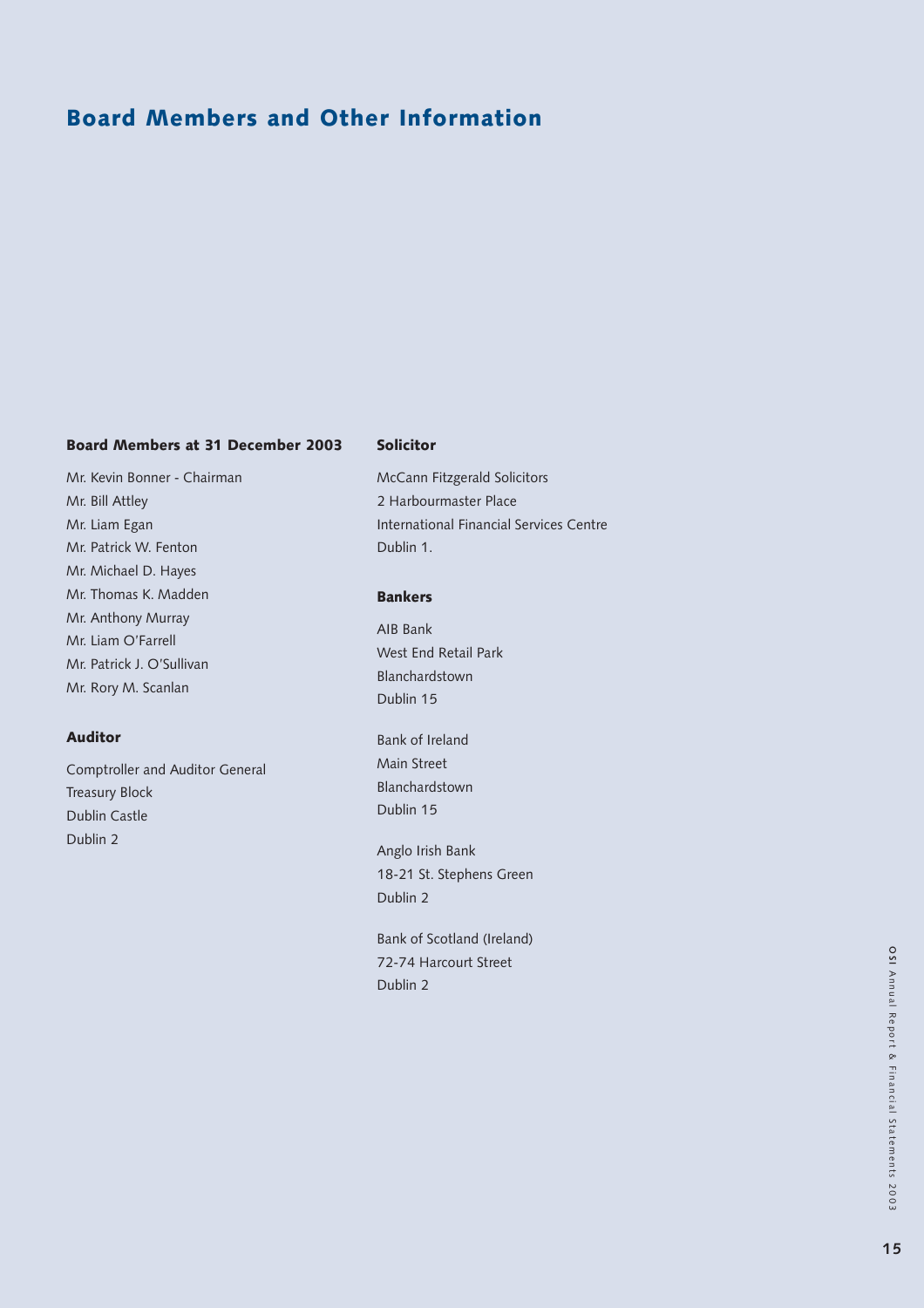# Statement of Board Members' Responsibilities

### Year Ended 31st December 2003.

The Board is required by the Ordnance Survey Ireland Act, 2001 to prepare financial statements for each financial year which give a true and fair view of the state of affairs of Ordnance Survey Ireland and of its income and expenditure for that period.

In preparing those statements, the Board is required to

- select suitable accounting policies and then apply them consistently
- $-$  make judgements and estimates that are reasonable and prudent
- $\hspace{0.1mm}$  disclose and explain any material departures from applicable accounting standards, and
- $\hspace{0.1mm}$  prepare the financial statements on the going concern basis unless it is inappropriate to presume that Ordnance Survey Ireland will continue in existence.

The Board is responsible for keeping proper accounting records which disclose with reasonable accuracy at any time the financial position of Ordnance Survey Ireland and to enable the Board to ensure that the financial statements comply with the Act and with the accounting standards laid down by the Minister for Finance. The Board is also responsible for safeguarding the assets of Ordnance Survey Ireland and hence for taking reasonable steps for the prevention and the detection of fraud and other irregularities. The books of accounts of the Board are held in Ordnance Survey Ireland headquarters in Phoenix Park Dublin. 8.

On behalf of the Board:

**Kevin Bonner** *Chairman*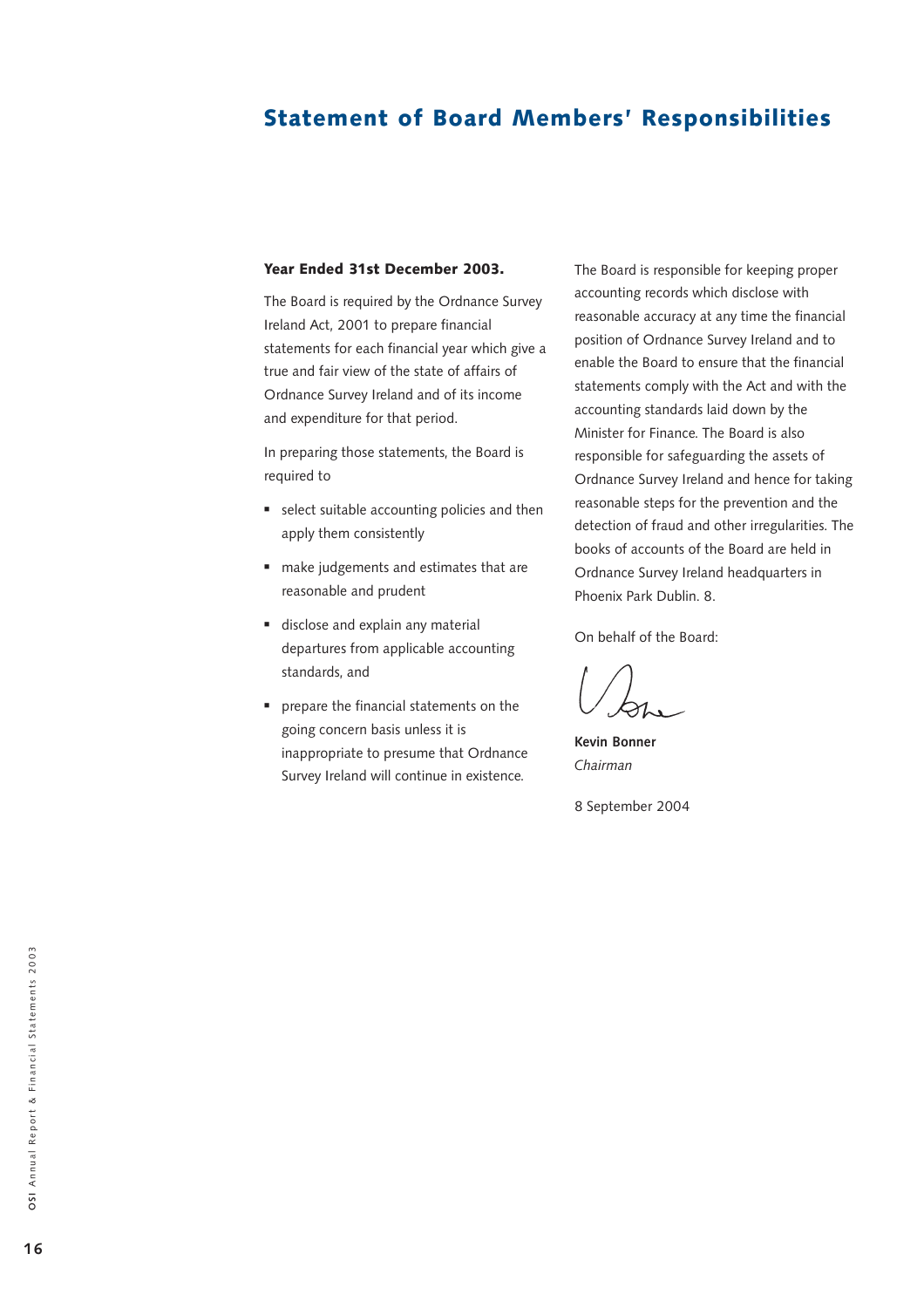# Statement on Internal Financial Control

On behalf of the Board I acknowledge responsibility for the system of internal control and for reviewing its effectiveness. The system is designed to ensure that transactions are executed in accordance with management's authorisation, that reasonable steps are taken to safeguard assets and protect against fraud, and that proper financial records are maintained. The system is designed to manage risk and can give reasonable, but not absolute, assurance against material error or fraud.

The principal procedures which have been put in place to provide effective internal financial control include:

- A defined organisation structure with clear responsibilities.
- A formal budgeting process and the periodical reporting of actual performance against budget.
- Formal procurement procedures including tendering and awarding of contracts.
- Procedures for the approval, review and control of capital expenditure.
- Procedures for pricing of sales contracts.
- **•** Other procedures including payment controls, authorisation limits, segregation of duties, delegation and supervision.

The arrangements for monitoring the effectiveness of internal financial control include the existence of an internal audit function, and the Audit Committee which has formal terms of reference and meets on a periodic basis. External consultants are appointed to perform specific reviews of risk and control from time to time.

The Board conducted a review of the effectiveness of the system of financial control during 2003.

On behalf of the Board:

**Kevin Bonner** *Chairman*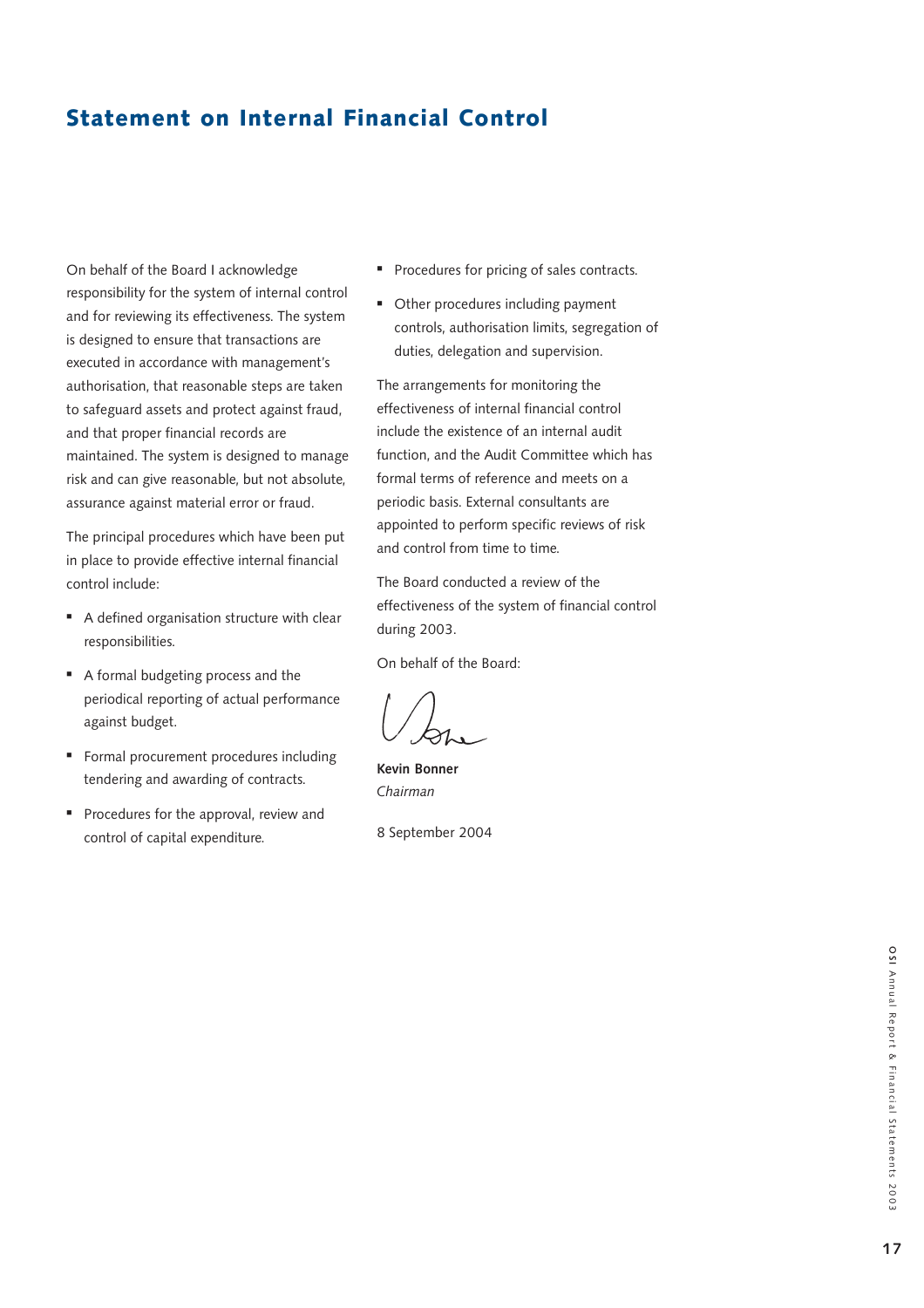# Report of the Comptroller and Auditor General for presentation to the Houses of the Oireachtas

I have audited the financial statements on pages 19 to 31 under Section 26 of the Ordnance Survey Ireland Act, 2001.

### Respective Responsibilities of the Members of the Board and the Comptroller and Auditor General

The accounting responsibilities of the Members of the Board are set out on page 16. It is my responsibility, based on my audit, to form an independent opinion on the financial statements presented to me and to report on them.

I review whether the statement on the system of internal financial control on page 17 reflects Ordnance Survey Ireland's compliance with applicable guidance on corporate governance and report any material instance where it does not do so, or if the statement is misleading or inconsistent with other information of which I am aware from my audit of the financial statements.

### Basis of Audit Opinion

In the exercise of my function as Comptroller and Auditor General, I conducted my audit of the financial statements in accordance with auditing standards issued by the Auditing Practices Board and by reference to the special considerations which attach to State bodies in relation to their management and operation.

An audit includes examination, on a test basis, of evidence relevant to the amounts and disclosures in the financial statements. It also includes an assessment of the significant estimates and judgments made in the preparation of the financial statements, and of whether the accounting policies are appropriate to Ordnance Survey Ireland's circumstances, consistently applied and adequately disclosed.

I planned and performed my audit so as to obtain all the information and explanations that I considered necessary to provide me with sufficient evidence to give reasonable assurance that the financial statements are free from material misstatement whether caused by fraud or other irregularity or error. In forming my opinion I also evaluated the overall adequacy of the presentation of information in the financial statements.

### Emphasis of Matter

Without qualifying my opinion, I draw attention to Accounting Policy 6 on page 20 in relation to the ownership of, and the treatment of costs incurred on, the National Topographic Database.

### Opinion

In my opinion, proper books of account have been kept by Ordnance Survey Ireland and the financial statements, which are in agreement with them, give a true and fair view of the state of affairs of Ordnance Survey Ireland at 31 December 2003 and of its income and expenditure and cash flow for the year then ended.

**John Purcell**  *Comptroller and Auditor General*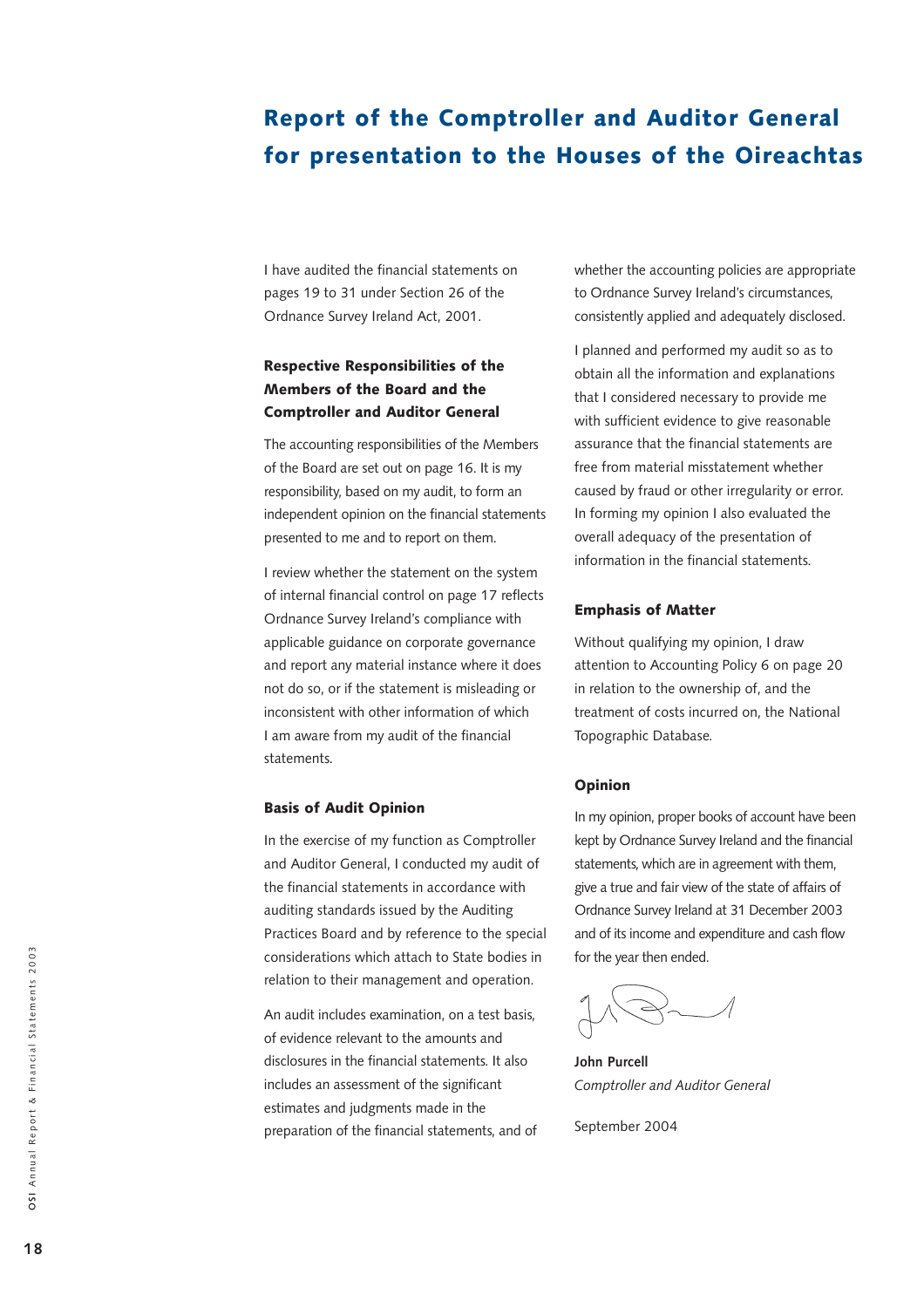# Accounting Policies

### 1. General

Ordnance Survey Ireland (OSi) was established by Statutory Instrument No. 73 of 2002, on 4th March 2002 under the Ordnance Survey Ireland Act, 2001.

### 2. Basis for Accounting

The financial statements have been prepared on an accruals basis, except as stated below, under the historical cost convention and in accordance with generally accepted accounting practice. Financial reporting standards recommended by recognised accounting bodies are adopted as they become applicable.

### 3. Opening Balances

On Establishment day, 4th March 2002, the assets and liabilities of the Ordnance Survey were transferred to OSi on the basis of their values at that date and an amount equivalent to the net assets was credited to Reserves.

### 4. Income recognition

OSi receives an Oireachtas Grant from the Department of Finance. This amount is shown in the Income and Expenditure Account in the period in which it is received. A Service Contract for the services to be provided in exchange for the Oireachtas Grant is under negotiation with the Minister for Finance.

Digital customers may be supplied by licensing of access to ordnance survey data. Revenue from the sale of licences is earned evenly over the life of the licence and revenue attributable to the unexpired portion of the licence at the balance sheet date is shown as deferred revenue. Digital customers may also be supplied with mapping data under annual contracts or for periods in excess of one year. Revenues under these contracts are recognised as obligations under the contracts as fulfilled. Costs in relation to these contracts are charged to the Income and Expenditure Account in the period in which the revenues are earned.

Other sales and revenues are recognised when the product has been despatched or the service provided.

#### 5. Superannuation

On the establishment date existing staff transferred from the Ordnance Survey to OSi. Such staff retain under statute their existing superannuation entitlements. A new superannuation scheme which will include all staff will be submitted for the approval of the Minister, in accordance with Section 17 of the Ordnance Survey Act 2001. The responsibility for the superannuation entitlements of the transferred staff rests with OSi. Actual funding arrangements for pensions will be met from total OSi revenues going forward.

It is intended that the new scheme will be a defined benefit scheme as is the norm in this regard for public service organisatons. Pending the scheme's establishment it is being operated on an administrative basis.

For accounting periods commencing on or after 1 January 2005 Financial Reporting Standard 17 will require financial statements to reflect at fair value the assets and liabilities arising from an employer's superannuation obligations and any related funding, and to recognise the costs of providing superannuation benefits in the accounting periods in which they are earned by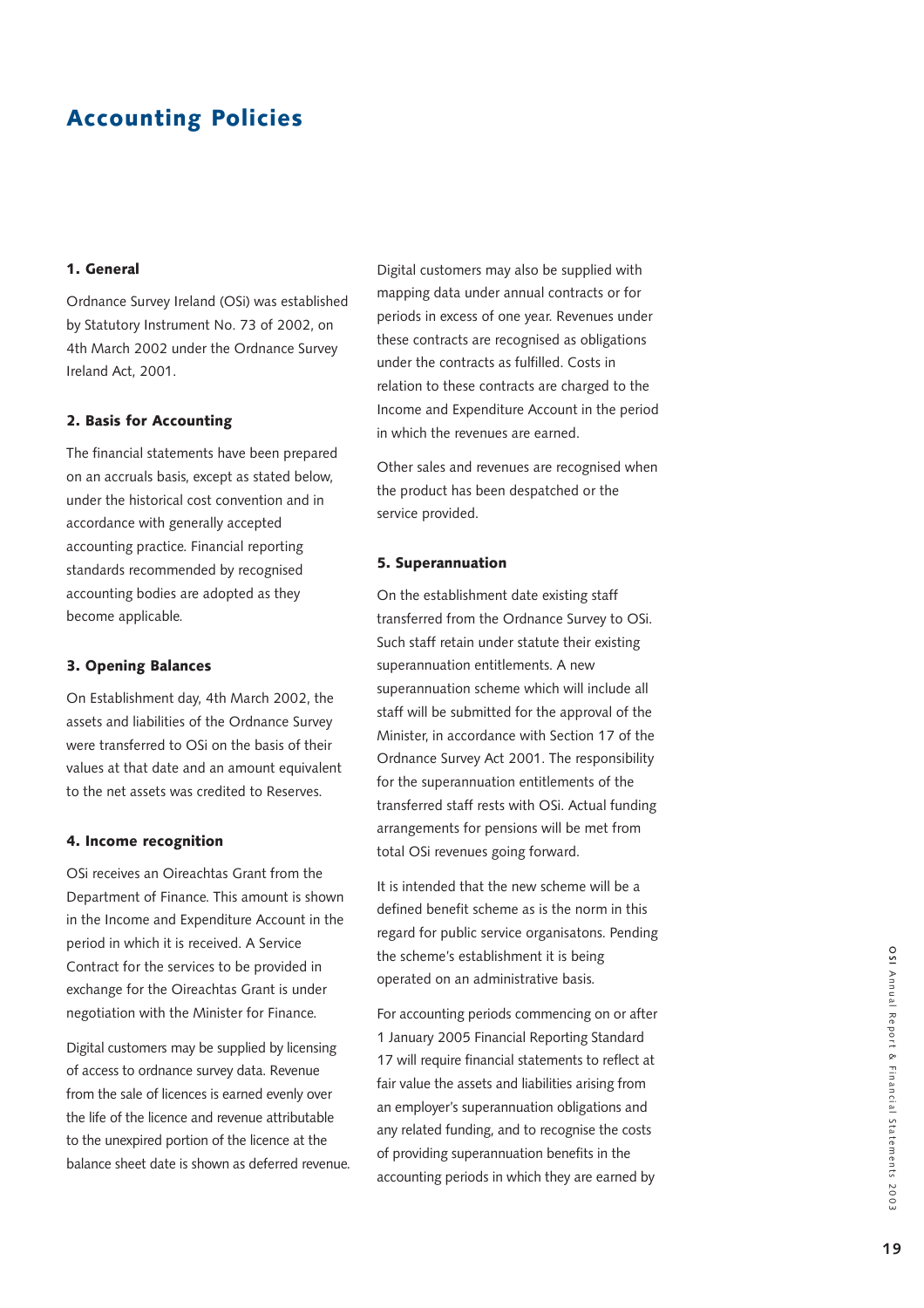employees. As a transitional measure, the Standard requires that the present value of scheme liabilities be disclosed in the notes to the 2003 financial statements.

### 6. The National Topographic Database

The National Topographic Database is used to create and maintain digital mapping data. The database is of central importance to OSi's activities and income generation.

The National Topographic Database comprises two key elements – the database management system and the underlying topographical data (the database).

The database management system is accounted for as computer equipment under tangible fixed assets (see note 8 to the financial statements). The existing asset at 4th March 2002 was transferred into the opening balance sheet at cost less accumulated depreciation.

Although OSi enjoys continued access to and usage of topographical data, the intellectual property rights to the data created prior to establishment day are retained by the Government of Ireland. Accordingly, no value has been ascribed in the opening balance sheet to topographic data in these financial statements.

OSi incurs expenditure on an ongoing basis maintaining and enhancing the topographic database. This comprises money spent on New Mapping and Continuous Revision activities. The expenditure incurred on New Mapping and Continuous

Revision of topographical data is charged to the Income and Expenditure Account as incurred. This expenditure is not capitalised as OSi acts as agent of the Government and does not have the right of ownership.

#### 7. Tangible fixed assets

Tangible fixed assets are stated at cost less accumulated depreciation.

Depreciation is calculated in order to write off the cost of tangible fixed assets other than land by equal annual instalments. The estimated useful lives by reference to which depreciation has been calculated are as follows:

| <b>Fixtures and fittings</b> | 3 to 10 years |
|------------------------------|---------------|
| Motor vehicles               | 5 years       |
| Computer equipment           | 4 years       |

### 8. Stocks

Stocks comprise printed maps and supplies and are stated at the lower of cost and net realisable value.

#### 9. Foreign currencies

Transactions denominated in foreign currencies are translated into euro at the exchange rates ruling at the dates of the transactions. Monetary assets and liabilities denominated in foreign currencies are translated into euro at the exchange rates ruling at the balance sheet date and resulting gains and losses are included in the Income and Expenditure Account for the period.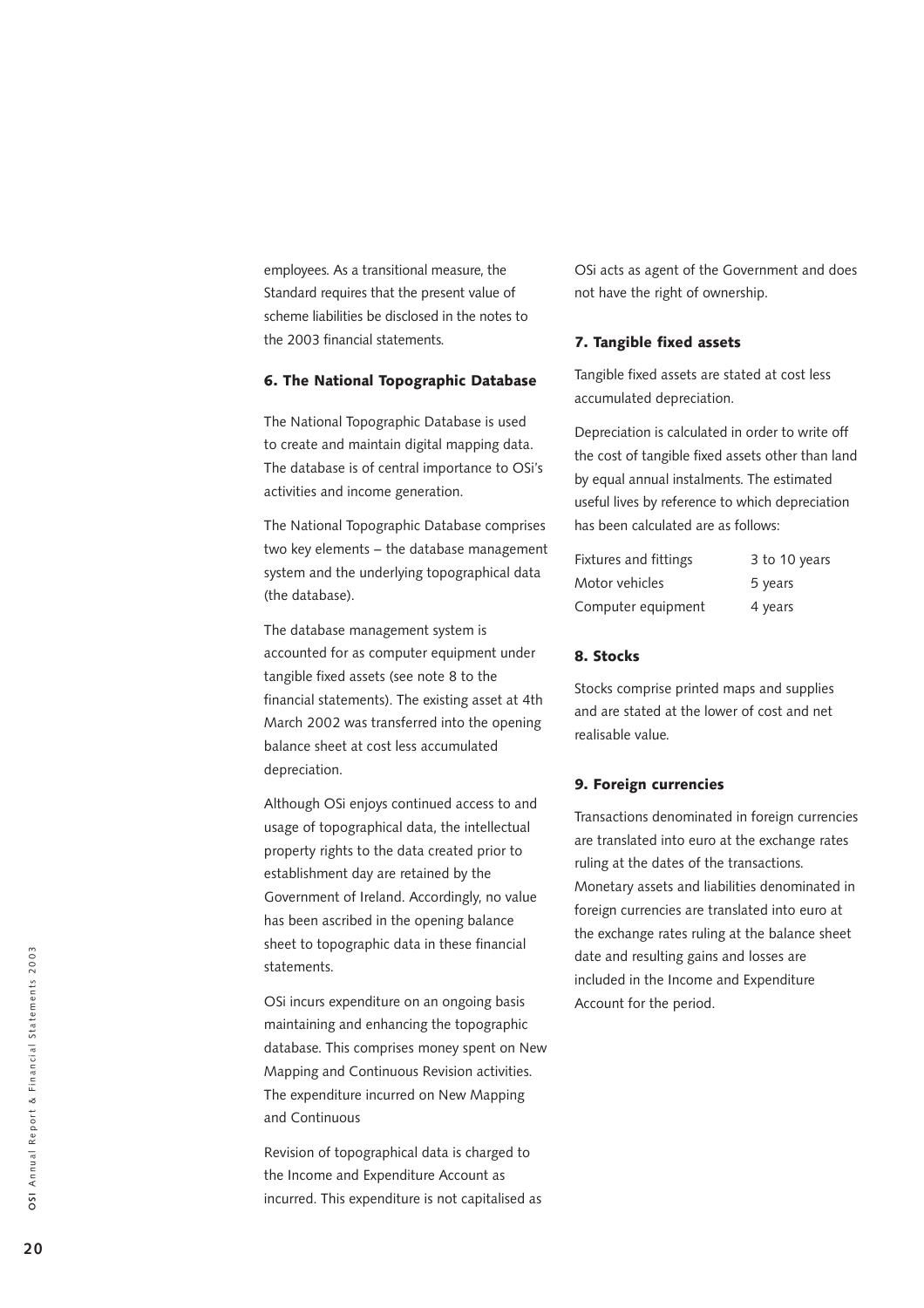# Income and Expenditure Account

|                                       | <b>Notes</b>   | 1 January 2003 to<br>31 December 2003<br>€ | 4 March 2002 to<br>31 December 2002<br>€ |
|---------------------------------------|----------------|--------------------------------------------|------------------------------------------|
| Sales                                 | 1              | 14,976,442                                 | 10,954,869                               |
| Oireachtas Grant                      |                | 8,975,500                                  | 9,934,000                                |
| Other Operating Income                | 4              | 198,649                                    | 280,100                                  |
|                                       |                | 24,150,591                                 | 21,168,969                               |
| Costs of Production and Sales         | $\overline{2}$ | (15, 403, 213)                             | (11, 647, 085)                           |
| Distribution and Administration Costs | 5              | (7,321,866)                                | (5,685,299)                              |
| Surplus for period before taxation    |                | 1,425,512                                  | 3,836,585                                |
| Tax on profit on ordinary activities  |                | 107,031                                    | (474, 684)                               |
| Surplus for period after taxation     |                | 1,532,543                                  | 3,361,901                                |
| Balance at beginning of period        |                | 3,361,901                                  |                                          |
| <b>Balance at 31st December</b>       |                | 4,894,444                                  | 3,361,901                                |

Sales and operating income arose solely from continuing operations. There were no recognised gains or losses other than those dealt with in the income and expenditure account.

The Accounting Policies on pages 19 and 20, and the notes on pages 24-31 form part of these accounts.

On behalf of the board

Richard Kinwan

**Kevin Bonner Richard Kirwan** *Chairman Chief Executive Officer*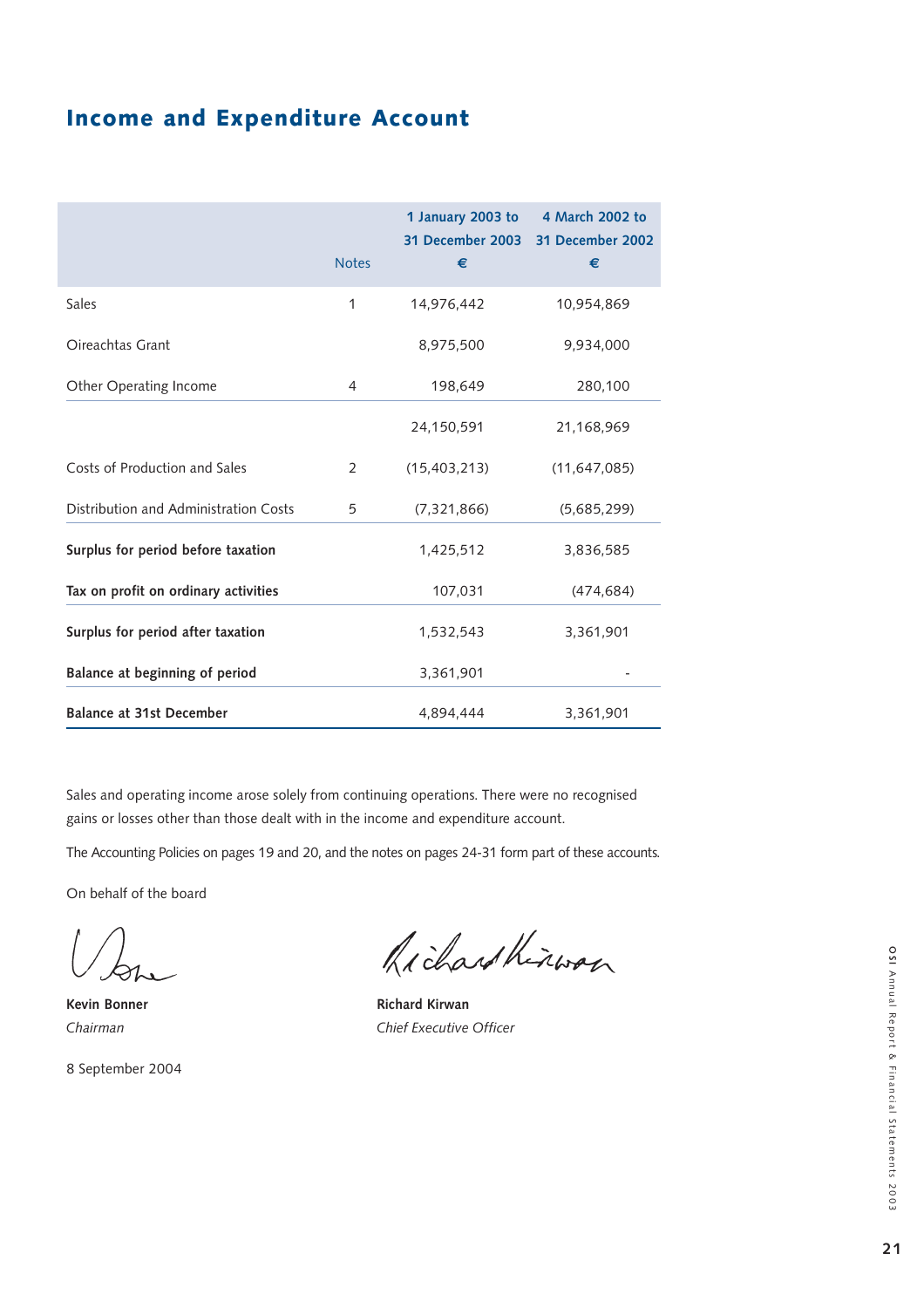# Balance Sheet

### as at 31 December 2003

|                                                 | <b>Notes</b> | 2003<br>€  | 2002<br>€  |
|-------------------------------------------------|--------------|------------|------------|
| <b>Fixed assets</b>                             |              |            |            |
| Tangible assets                                 | 8            | 4,251,649  | 3,568,192  |
| <b>Current assets</b>                           |              |            |            |
| Stock                                           | 9            | 259,023    | 281,296    |
| Debtors                                         | 10           | 3,812,572  | 3,578,771  |
| Deferred tax                                    | 7            | 342,850    | 235,819    |
| Cash at bank and in hand                        |              | 10,633,020 | 8,668,568  |
|                                                 |              | 15,047,465 | 12,764,454 |
| Creditors - amounts falling due within one year | 11           | 5,938,306  | 4,504,381  |
| Net current assets                              |              | 9,109,159  | 8,260,073  |
| Total assets less current liabilities           |              | 13,360,808 | 11,828,265 |
| Represented by:                                 |              |            |            |
| Transfer from Ordnance Survey on 4th March 2002 |              | 8,466,364  | 8,466,364  |
| Revenue reserves                                |              | 4,894,444  | 3,361,901  |
| Closing balance                                 |              | 13,360,808 | 11,828,265 |

The Accounting Policies on pages 19 and 20, and the notes on pages 24-31 form part of these accounts.

On behalf of the board

Richard Kinwan

**Kevin Bonner Richard Kirwan** *Chairman Chief Executive Officer*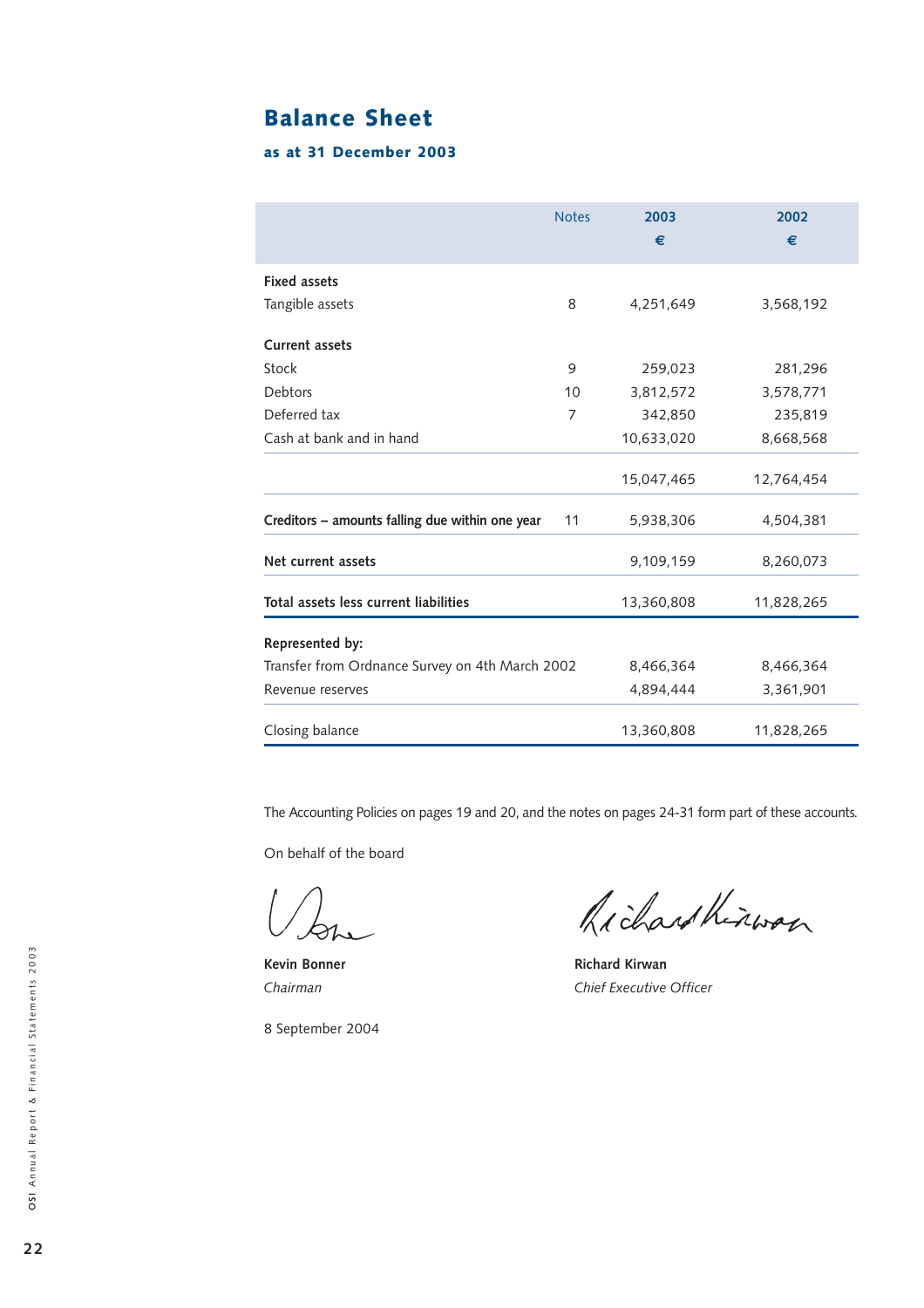# Cash Flow Statement

|                                                   |              | 1 January 2003 to<br><b>31 December 2003</b> | 4 March 2002 to<br>31 December 2002 |
|---------------------------------------------------|--------------|----------------------------------------------|-------------------------------------|
|                                                   | <b>Notes</b> | €                                            | €                                   |
| Reconciliation of the Net Movement for the Period |              |                                              |                                     |
| Surplus for period after taxation                 |              | 1,532,543                                    | 3,361,901                           |
| Profit on sale of fixed assets                    |              |                                              | (249, 467)                          |
| Depreciation                                      |              | 2,187,300                                    | 2,360,578                           |
| Deposit Interest                                  |              | (187, 022)                                   | (30, 633)                           |
| Increase in debtors and prepayments               |              | (340, 832)                                   | 855,755                             |
| Increase in creditors                             |              | 1,433,925                                    | 2,148,407                           |
| Decrease in stocks                                |              | 22,273                                       | 110,050                             |
| Net cash inflow from operating activities         |              | 4,648,187                                    | 8,556,591                           |
| Net cash inflow from operating activities         |              | 4,648,187                                    | 8,556,591                           |
| <b>Cash Flow Statement</b>                        |              |                                              |                                     |
| Return on investments and servicing of finance    |              |                                              |                                     |
| Interest received                                 |              | 187,022                                      | 20,357                              |
| Net cash inflow (outflow) from return on          |              |                                              |                                     |
| investments and servicing of finance              |              | 187,022                                      | 20,357                              |
| Capital expenditure                               |              |                                              |                                     |
| Receipts on sale of tangible fixed assets         |              |                                              | (249, 467)                          |
| Purchase of tangible fixed assets                 | 8            | 2,870,757                                    | 928,741                             |
| Net cash outflow from capital expenditure         |              | (2,870,757)                                  | (679, 274)                          |
| Net cash inflow/(outflow) before financing        |              | 1,964,452                                    | 7,897,674                           |
| <b>Financing</b>                                  |              |                                              |                                     |
| Bank balances transferred from Ordnance Survey    |              |                                              | 770,894                             |
| Net cash (outflow)/inflow from financing          |              |                                              |                                     |
| Increase/(decrease) in cash                       |              | 1,964,452                                    | 8,668,568                           |

The Accounting Policies on pages 19 and 20, and the notes on pages 24-31 form part of these accounts.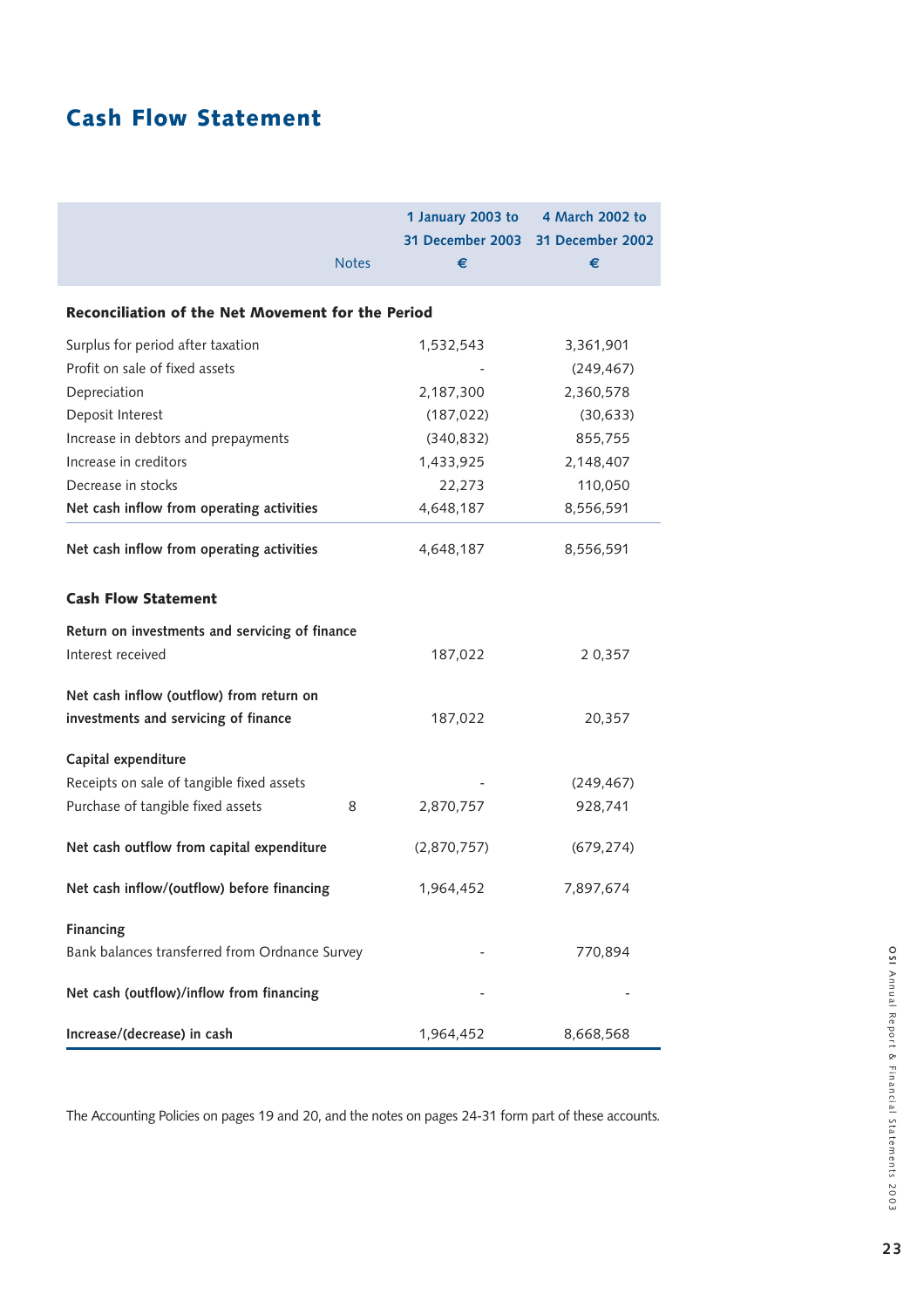# Notes to the Financial Statements

| . .<br>ı<br>w<br>× |  |
|--------------------|--|
|--------------------|--|

|                                       | 1 January 2003 to<br>€ | 4 March 2002 to<br>31 December 2003 31 December 2002<br>€ |
|---------------------------------------|------------------------|-----------------------------------------------------------|
| Long term contracts - County Councils | 1,944,767              | 1,146,338                                                 |
| Long term contracts - Utilities       | 3,982,318              | 3,372,827                                                 |
| Map Sales including annual licensing  | 9,049,357              | 6,435,704                                                 |
|                                       | 14,976,442             | 10,954,869                                                |

### 2. Costs of Production and Sales

|                                                          | 1 January 2003 to<br>€ | 4 March 2002 to<br>31 December 2003 31 December 2002<br>€ |
|----------------------------------------------------------|------------------------|-----------------------------------------------------------|
|                                                          |                        |                                                           |
| Cost of production (New Mapping and Continuous Revision) |                        |                                                           |
| Salaries & Wages                                         | 7,646,094              | 5,706,365                                                 |
| <b>IT Costs</b>                                          | 993,252                | 572,205                                                   |
| Depreciation                                             | 2,044,723              | 2,129,237                                                 |
| Outsourced mapping (Note 14)                             | 2,467,812              | 1,540,187                                                 |
| Flight and maintenance costs                             | 756,023                | 647,163                                                   |
| Travel & Subsistence                                     | 376,641                | 353,380                                                   |
| Vehicle Running Costs                                    | 177,465                | 181,573                                                   |
| Contractor costs                                         | 65,253                 | 52,254                                                    |
| Chemical costs                                           |                        | 2,591                                                     |
| Film Costs                                               | 16,310                 | 26,274                                                    |
| Incidental Expenses                                      | 23,196                 | 42,375                                                    |
| Stationery                                               | 35,824                 | 25,798                                                    |
| Field Equipment                                          | 7,922                  | 23,611                                                    |
| <b>Plotter Costs</b>                                     | 35,117                 | 10,398                                                    |
| Restructuring                                            |                        | 81,250                                                    |
|                                                          | 14,645,632             | 11,394,661                                                |
| Cost of sales:                                           |                        |                                                           |
| Opening stock                                            | 201,549                | 210,948                                                   |
| Outsourced printing costs                                | 738,929                | 243,025                                                   |
| Closing stock as at 31 December                          | (182, 897)             | (201, 549)                                                |
| Total costs of production and sales                      | 15,403,213             | 11,647,085                                                |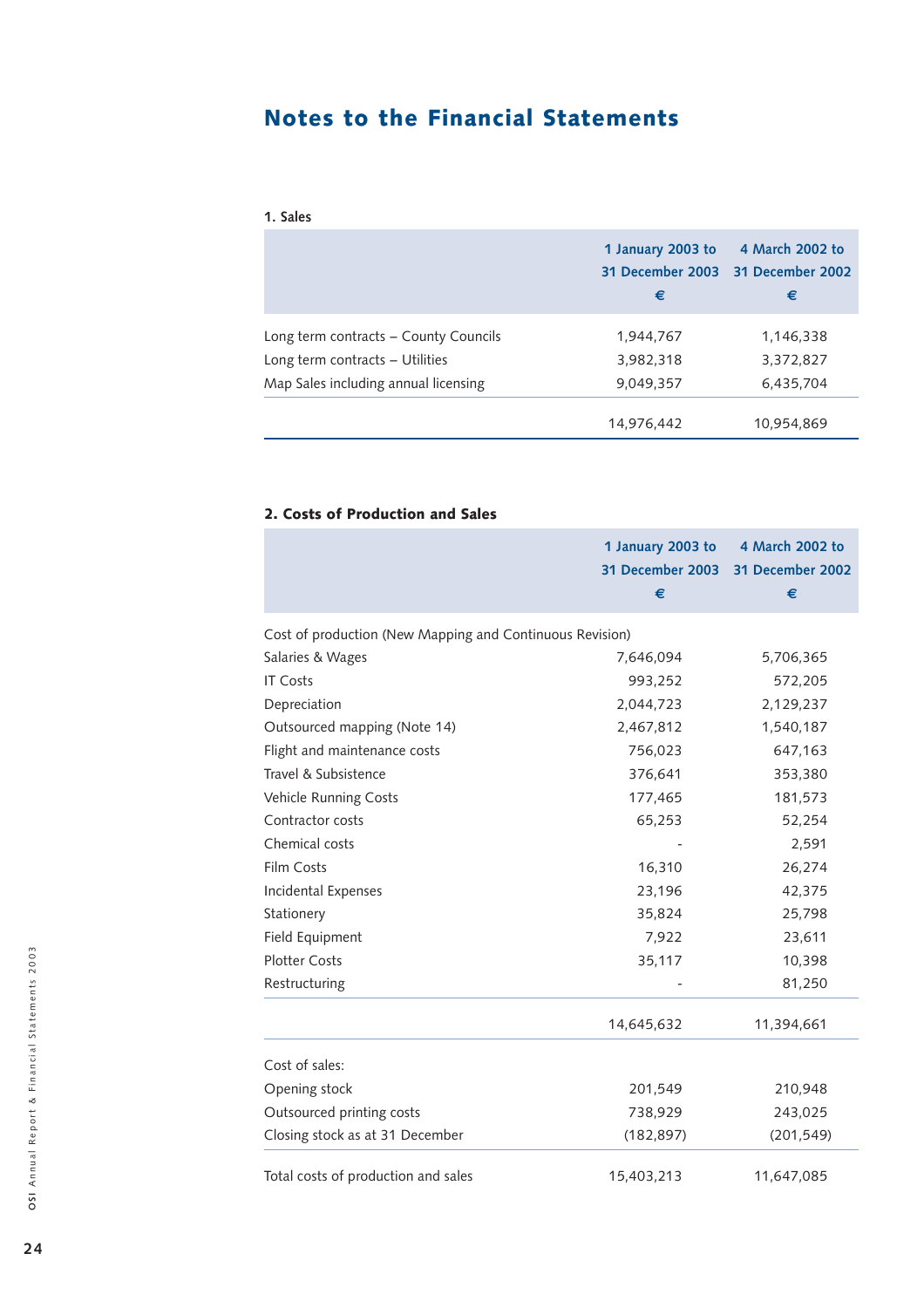### 3. New Mapping and Continuous Revision Costs

As described in paragraph 6 to the accounting policies, expenditure incurred on enhancing and maintaining the topographic database is charged to the Income and Expenditure Account in the period in which incurred. The amounts charged to the Income and Expenditure Account for the current period were as follows:

|                            | 1 January 2003 to<br>€ | 4 March 2002 to<br>31 December 2003 31 December 2002<br>€ |
|----------------------------|------------------------|-----------------------------------------------------------|
| New Mapping                | 6,540,172              | 4,839,958                                                 |
| <b>Continuous Revision</b> | 8,105,460              | 6,554,703                                                 |
|                            | 14,645,632             | 11,394,661                                                |

OSi estimates that the topographic database will be renewed through continuous revision over a five-year cycle.

### 4. Other Operating Income

|                                 | 1 January 2003 to<br>€ | 4 March 2002 to<br>31 December 2003 31 December 2002<br>€ |
|---------------------------------|------------------------|-----------------------------------------------------------|
| Surplus on sale of fixed assets |                        | 249,467                                                   |
| Deposit Interest                | 187,022                | 30,633                                                    |
| Other income                    | 11,627                 | $\qquad \qquad \blacksquare$                              |
|                                 | 198,649                | 280,100                                                   |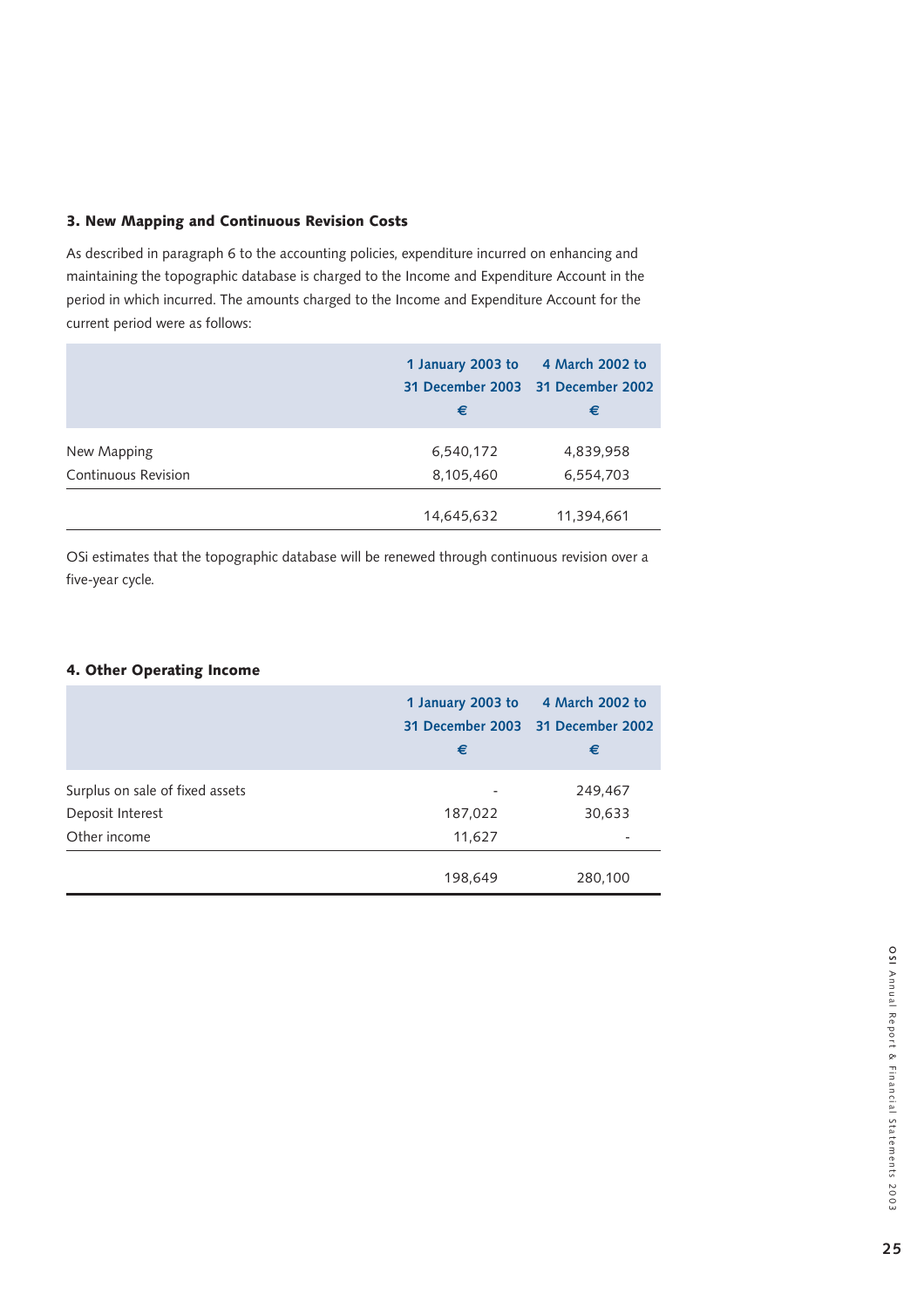|                                               | 1 January 2003 to<br>€ | 4 March 2002 to<br>31 December 2003 31 December 2002<br>€ |
|-----------------------------------------------|------------------------|-----------------------------------------------------------|
| Salaries & wages (including pension payments) | 4,658,807              | 3,387,397                                                 |
| Travel & subsistence                          | 149,276                | 170,750                                                   |
| Training & subscriptions                      | 244,058                | 266,593                                                   |
| Marketing & promotions                        | 164,365                | 64,748                                                    |
| Incidental expenses                           | 76,427                 | 98,731                                                    |
| <b>Bank charges</b>                           | 15,280                 | 11,734                                                    |
| Office premises expenses                      | 376,489                | 212,034                                                   |
| General insurance                             | 158,891                | 145,095                                                   |
| Light & heat                                  | 218,311                | 136,426                                                   |
| Cleaning                                      | 95,471                 | 89,081                                                    |
| Postage & telephone                           | 460,488                | 299,937                                                   |
| Bad debts provision                           | (200,000)              | 250,000                                                   |
| Depreciation                                  | 142,577                | 231,341                                                   |
| Consultancy                                   | 497,562                | 115,960                                                   |
| Contract photography                          | 23,680                 | 1,065                                                     |
| Legal & professional costs                    | 29,781                 | 16,216                                                    |
| Directors' fees                               | 67,296                 | 67,296                                                    |
| Outsourced payroll services                   | 78,635                 | 62,846                                                    |
| Audit fees                                    | 30,000                 | 25,550                                                    |
| Stationery & office equipment                 | 20,083                 | 32,499                                                    |
| <b>Bad debts</b>                              | 14,389                 |                                                           |
|                                               | 7,321,866              | 5,685,299                                                 |

### 5. Distribution and Administration Expenses

OSi occupies premises rent free in the Phoenix Park, Dublin which is provided by the Office of Public Works. In December 2003 the Minister for Finance announced that OSi Headquarters will be relocating to Dungarvan, Co. Waterford.

### 6. Staff costs and employee information

|                                                 | 1 January 2003 to | 4 March 2002 to                   |
|-------------------------------------------------|-------------------|-----------------------------------|
|                                                 |                   | 31 December 2003 31 December 2002 |
|                                                 | €                 | €                                 |
| Wages and salaries (including pension payments) | 11,831,349        | 8,781,700                         |
| Social insurance costs                          | 473,552           | 312,062                           |
|                                                 | 12,304,901        | 9,093,762                         |

The average number of persons employed during the period was 310.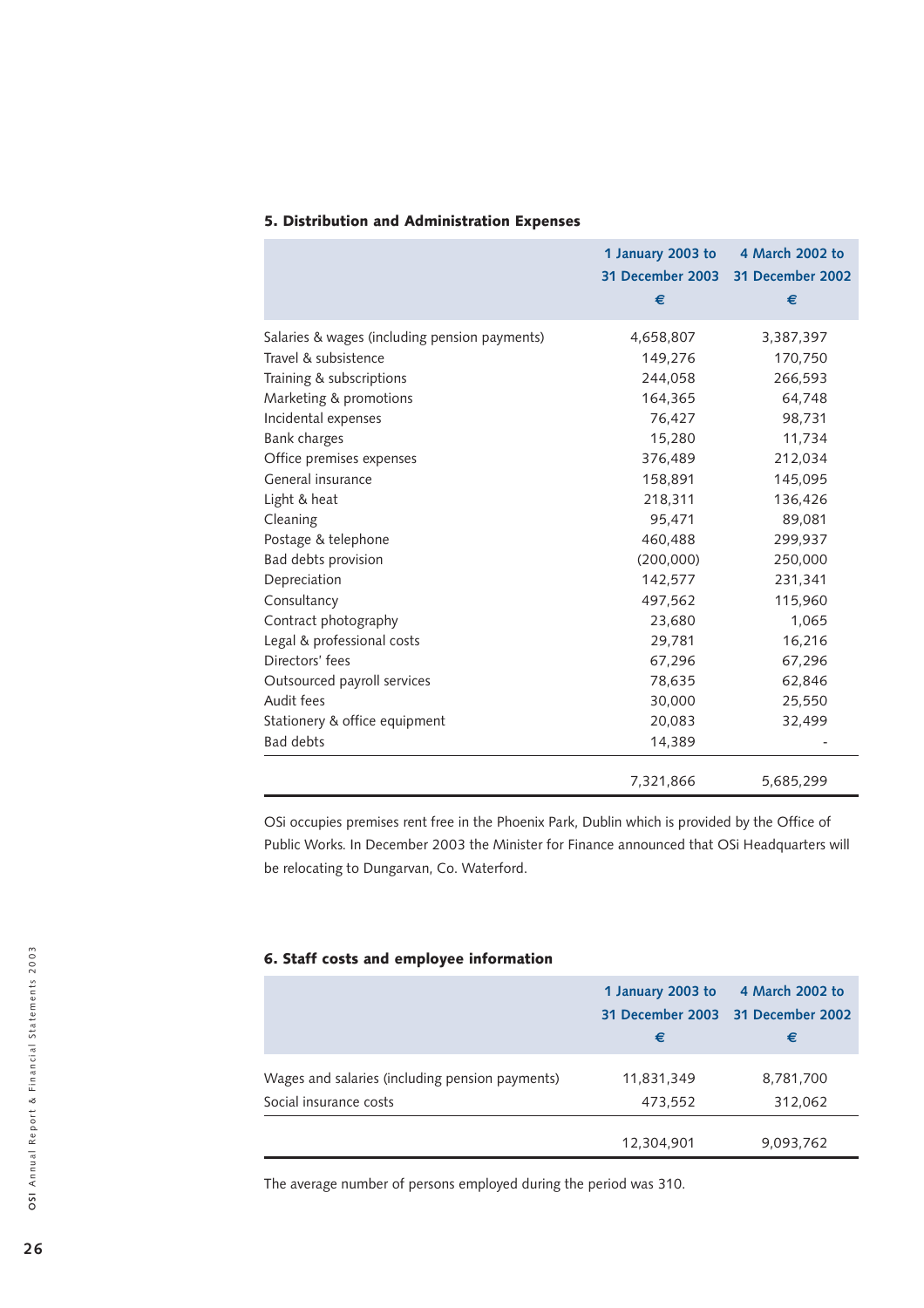### 7. Tax on profit on ordinary activities

|                                                                 | 1 January 2003 to<br>€ | 4 March 2002 to<br>31 December 2003 31 December 2002<br>€ |
|-----------------------------------------------------------------|------------------------|-----------------------------------------------------------|
| Current tax charge for the period                               |                        | 710,503                                                   |
| Deferred tax:<br>Origination and reversal of timing differences | (107, 031)             | (235, 819)                                                |
| Deferred tax charge/(credit) for the period                     | (107, 031)             | 474,684                                                   |

The current tax charge for the period is lower than the current charge that would result from applying the standard rate of Irish corporation tax to profit on ordinary activities. The differences are explained below:

|                                                                                                                                   | 1 January 2003 to<br>€ | 4 March 2002 to<br>31 December 2003 31 December 2002<br>€ |
|-----------------------------------------------------------------------------------------------------------------------------------|------------------------|-----------------------------------------------------------|
| Profit on ordinary activities before tax                                                                                          | 1,425,512              | 3,836,585                                                 |
| Profit on ordinary activities multiplied by the<br>average rate of Irish corporation tax for the<br>period of 12.5% (16% in 2002) | 178,189                | 613,854                                                   |
| <b>Effects of:</b><br>Disallowable expenses                                                                                       | (25,000)               | 1,735                                                     |
| Capital Grant Received                                                                                                            | (358, 845)             | (182,909)                                                 |
| Depreciation in excess of capital allowances                                                                                      | 162,558                | 275,066                                                   |
| Passive income taxed at 25% corporation tax rate                                                                                  | 23,379                 | 2,757                                                     |
| Unutilised losses                                                                                                                 | 19,719                 |                                                           |
| Current tax charge for the period                                                                                                 |                        | 710,503                                                   |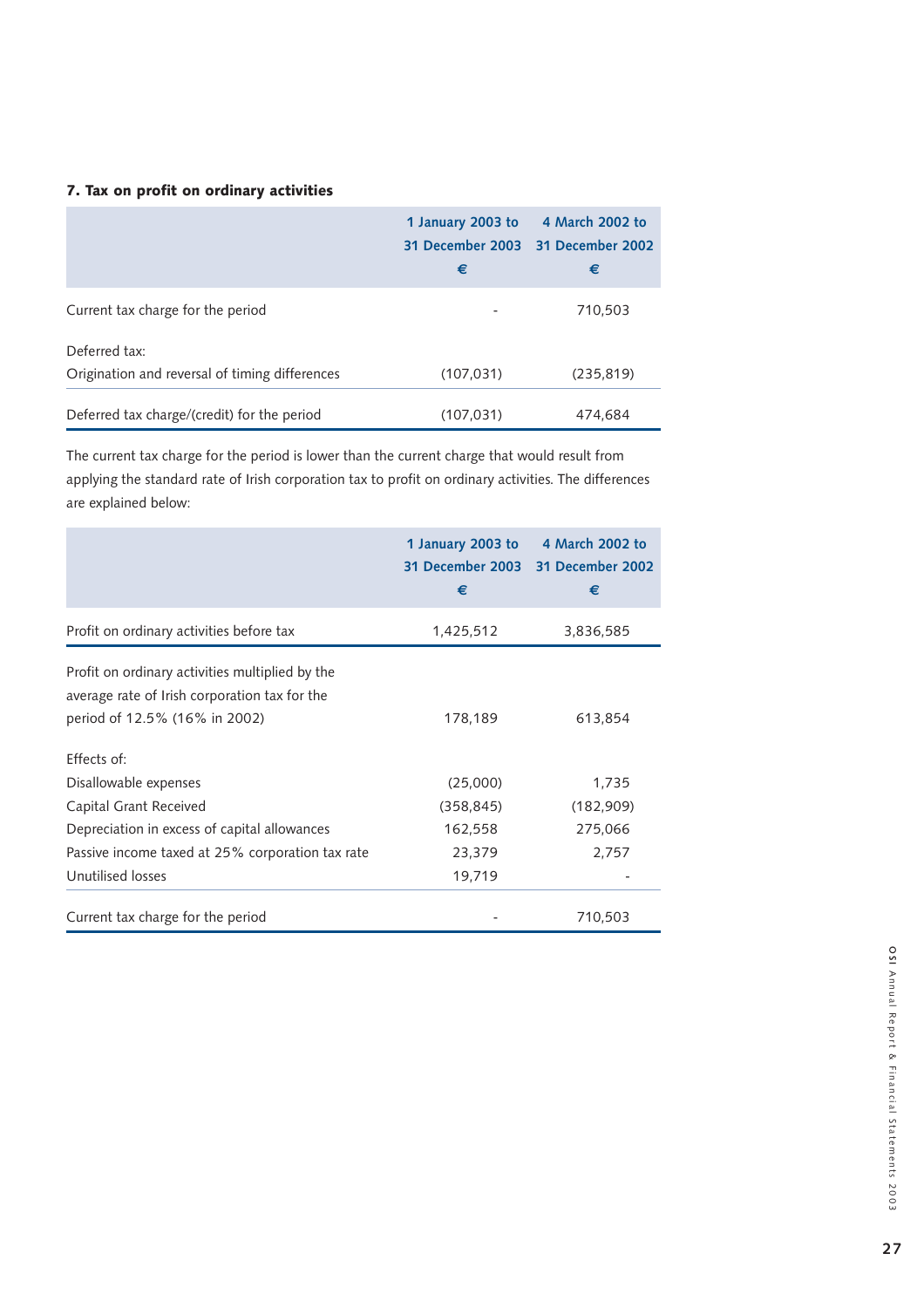## 8. Tangible assets

|                          | <b>Motor</b><br><b>Vehicles</b><br>€ | <b>Office</b><br><b>Computer</b><br><b>Equipment</b><br>€ | <b>Fixtures &amp;</b><br><b>Fittings</b><br>€ | <b>Assets</b><br>under<br>development<br>€ | <b>Total</b><br>€ |
|--------------------------|--------------------------------------|-----------------------------------------------------------|-----------------------------------------------|--------------------------------------------|-------------------|
| Cost or valuation        |                                      |                                                           |                                               |                                            |                   |
| At 1st January 2003      |                                      | 617,045 21,403,854                                        | 816,910                                       | 1,370,391                                  | 24,208,200        |
| Additions                | 152,327                              | 2,617,788                                                 | 100,642                                       |                                            | 2,870,757         |
| <b>Transfers</b>         |                                      | 1,370,391                                                 |                                               | $-$ (1,370,391)                            |                   |
| Disposals                |                                      |                                                           |                                               |                                            |                   |
| At 31st December 2003    |                                      | 769,372 25,392,033                                        | 917,552                                       |                                            | 27,078,957        |
| Accumulated depreciation |                                      |                                                           |                                               |                                            |                   |
| At 1st January 2003      |                                      | 480,778 19,557,098                                        | 602,132                                       |                                            | 20,640,008        |
| Charge for the period    | 82,135                               | 2,044,723                                                 | 60,442                                        |                                            | 2,187,300         |
| Disposals                |                                      |                                                           |                                               |                                            |                   |
| At 31st December 2003    | 562,913                              | 21,601,821                                                | 662,574                                       |                                            | 22,827,308        |
| Net book amount          |                                      |                                                           |                                               |                                            |                   |
| At 31st December 2003    | 206,459                              | 3,790,212                                                 | 254,978                                       |                                            | 4,251,649         |
| At 31st December 2002    | 136,267                              | 1,846,756                                                 | 214,778                                       | 1,370,391                                  | 3,568,192         |

### 9. Stocks

|             | 31 December 2003 31 December 2002<br>€ | €       |
|-------------|----------------------------------------|---------|
| Consumables | 76,126                                 | 79,747  |
| Map stocks  | 182,897                                | 201,549 |
|             | 259,023                                | 281,296 |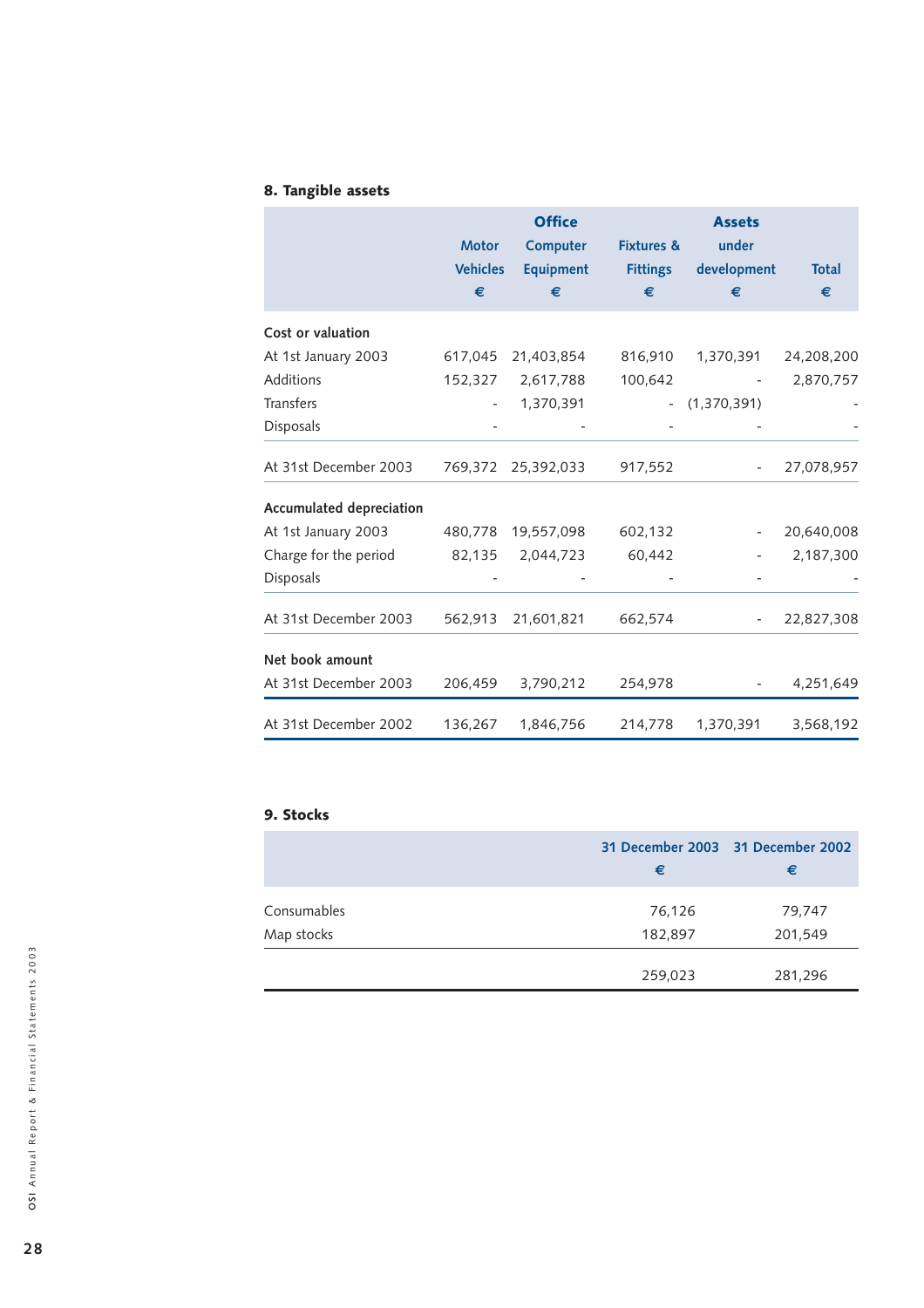### 10. Debtors

|                                      | €         | 31 December 2003 31 December 2002<br>€ |
|--------------------------------------|-----------|----------------------------------------|
|                                      |           |                                        |
| Amounts falling due within one year: |           |                                        |
| Trade debtors                        | 1,582,287 | 2,141,536                              |
| <b>VAT</b>                           | 235,004   | 222,503                                |
| Other debtors                        | 3,462     | 3,767                                  |
| Prepayments                          | 512,075   | 161,052                                |
| Amounts receivable on contracts      | 1,479,744 | 1,049,913                              |
|                                      |           |                                        |
|                                      | 3,812,572 | 3,578,771                              |

### 11. Creditors – amounts falling due within one year

|                                            |           | 31 December 2003 31 December 2002 |
|--------------------------------------------|-----------|-----------------------------------|
|                                            | €         | €                                 |
| Paymaster General                          |           | 631,856                           |
| Trade creditors                            | 466,368   | 417,444                           |
| Amounts owed to Minister of Finance        | 168,243   | 277,597                           |
| Corporation tax                            | 710,503   | 710,503                           |
| Withholding Tax                            |           | 2,158                             |
| Income Tax deducted under PAYE             | 154,823   | 100,499                           |
| Pay Related Social Insurance               | 67,598    | 54,137                            |
| Other creditors                            | 161,991   | 80,879                            |
| Accruals                                   | 2,698,158 | 1,045,460                         |
| Payments in advance on long-term contracts | 1,510,622 | 1,183,848                         |
|                                            | 5,938,306 | 4,504,381                         |

### 12. Reconciliation of movements in reserves

|                                       | 31 December 2003 31 December 2002<br>€ | €         |
|---------------------------------------|----------------------------------------|-----------|
| Opening revenue reserves              | 3,361,901                              | Nil       |
| Surplus for the period after taxation | 1,532,543                              | 3,361,901 |
| Revenue reserves at 31st December     | 4,894,444                              | 3,361,901 |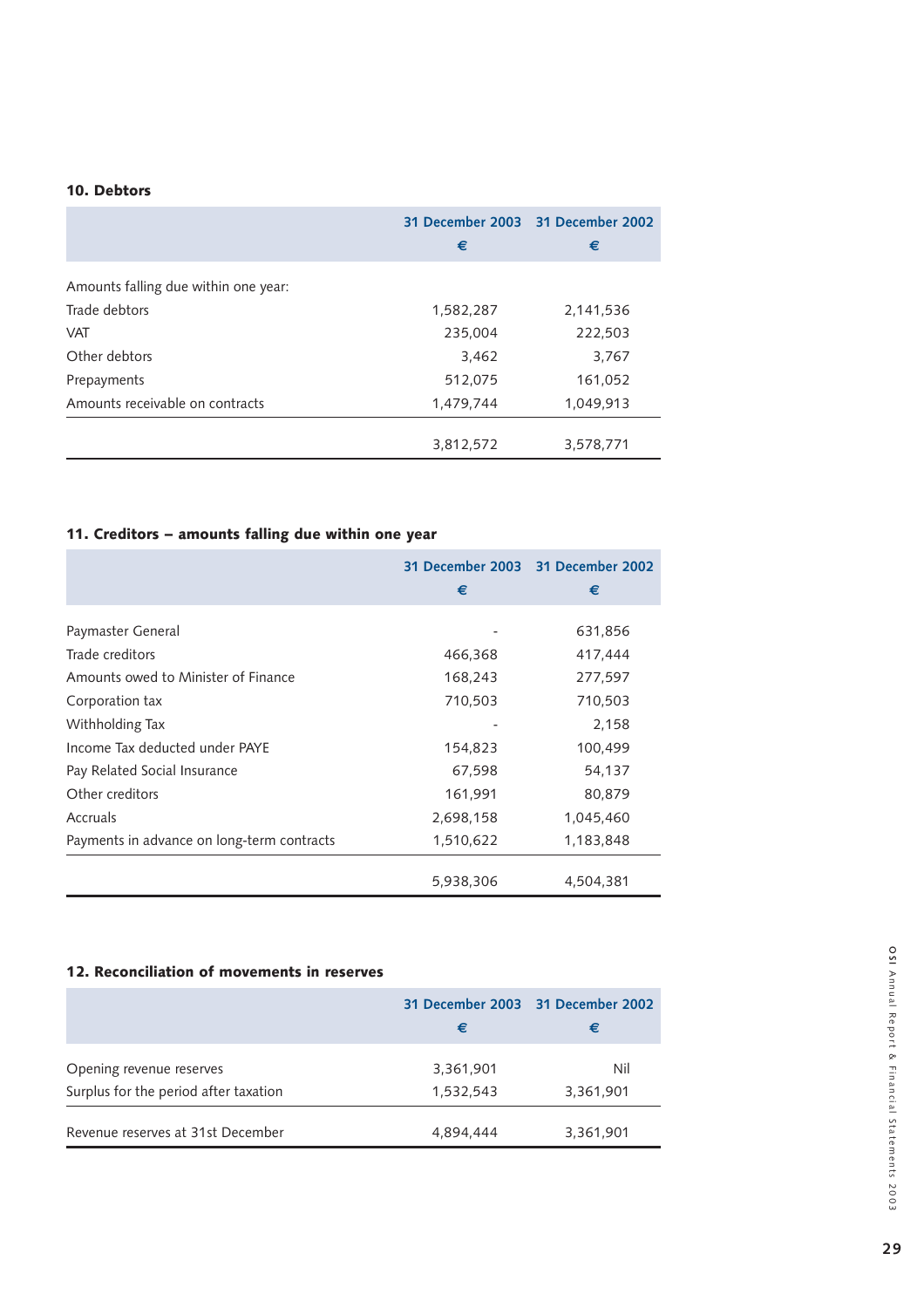#### 13. Future capital expenditure not provided for

OSi has not contracted for any future capital expenditure.

### 14. Commitments for outsourced mapping

OSi entered into contracts in 2001 with five companies for the supply of mapping services at a total projected cost of €9.9m. The contracts are for a duration of 4 years. At the end of 2003, expenditure of €4m had been incurred under the heading of Outsourced Mapping and the balance of commitments under the contracts was estimated at €5.9m. Expenditure incurred is accounted for in accordance with accounting policy 6.

#### 15. Superannuation

OSi operates a Staff Superannuation scheme and a Spouses' and Children's Contributory Pension Scheme. These schemes are defined benefit superannuation schemes. Superannuation entitlements arising under the scheme are paid out of OSi current income and are charged to Income and Expenditure account, net of employee superannuation contributions, in the year in which they become payable. No separate fund is maintained and no assets are held, to finance the payment of pensions and gratuities. No provision is made in the financial statements in respect of any liability accruing in regard to future benefits.

### **Superannuation Costs**

The charge for superannuation in the Financial Statements is made up as follows:

|                                                                                  | 2003<br>€          |
|----------------------------------------------------------------------------------|--------------------|
| Pensions and gratuities paid<br>Payments under Voluntary Early Retirement Scheme | 496,846            |
| Less Staff Contributions                                                         | 496,846<br>221,782 |
|                                                                                  | 275,064            |

#### **Superannuation Benefits**

For the purpose of reporting in accordance with Financial Reporting Standard 17, Retirement Benefits (transitional arrangements), OSi has been advised by a qualified actuary. A valuation has been prepared by the actuary in order to assess the liabilities of the superannuation scheme at 31 December 2003.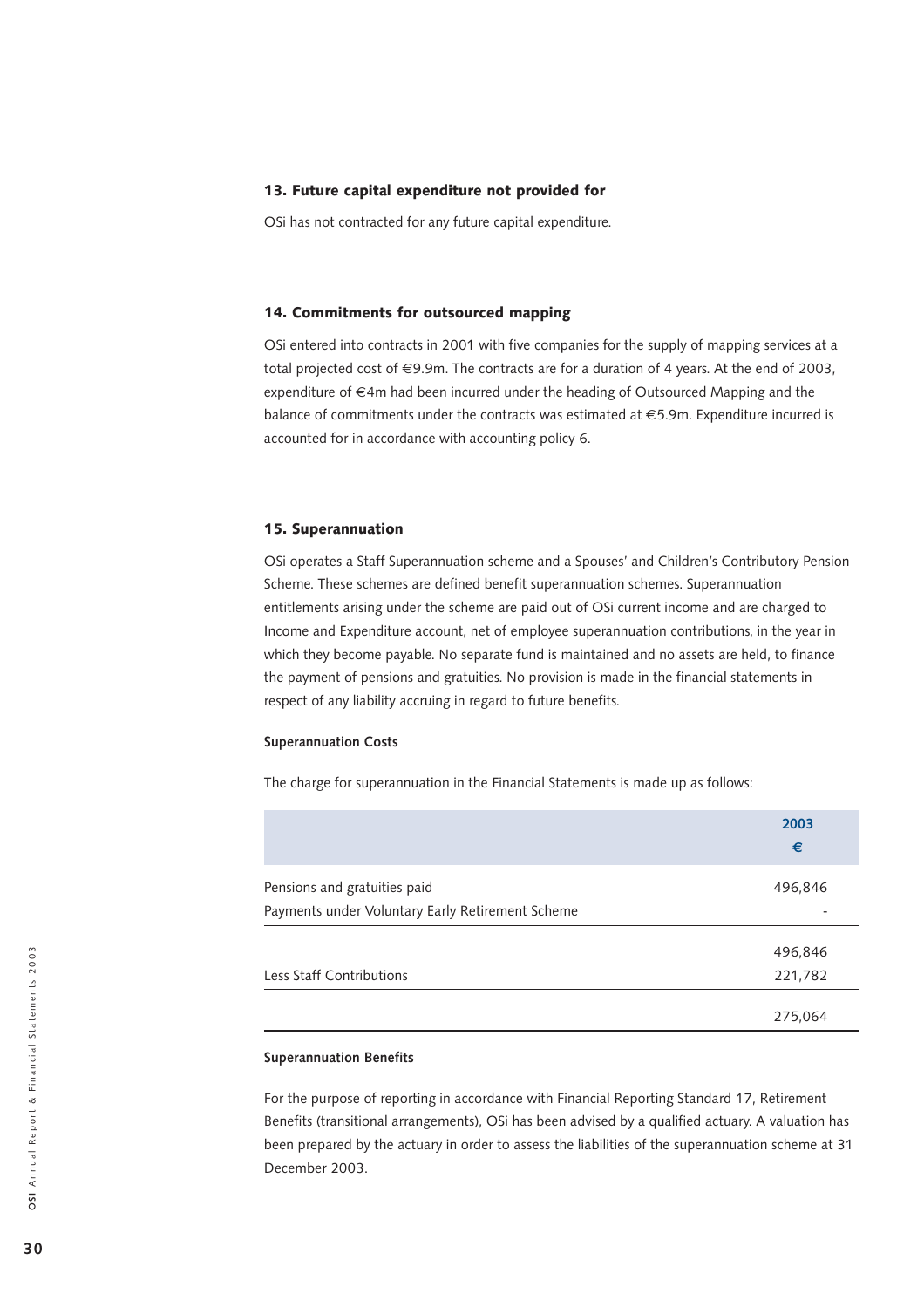The major financial assumptions used to calculate liabilities under FRS 17 are as follows:

|                                  | 2003        |  |
|----------------------------------|-------------|--|
|                                  | % per annum |  |
|                                  |             |  |
| Inflation rate increase (a)      | 2.00        |  |
| Salary rate increase             | 4.00        |  |
| Pension rate increase            | 4.00        |  |
| Scheme liabilities discount rate | 6.00        |  |

On the basis of these and other assumptions and applying the projected unit method prescribed in FRS 17, the total accrued pension liability is calculated to be €58.7m.

(a) As provision increases under the OSi scheme are based on salary increases rather than price increases, a price inflation assumption is not necessary for the purpose of this valuation. However, since FRS 17 requires reference to an assumed rate of inflation, the above rate would be appropriate for this purpose.

### 16. Board Members' remuneration, loans and transactions

|                                 |        | 31 December 2003 31 December 2002 |
|---------------------------------|--------|-----------------------------------|
|                                 | €      | €                                 |
| Emoluments:                     |        |                                   |
| - for services as Board Members | 67,296 | 67,296                            |
| - for other services            |        | $\overline{\phantom{0}}$          |
|                                 | 67,296 | 67,296                            |

There were no loans to, or transactions with Board Members in the year ended 31st December 2003. The Board adopted procedures in accordance with guidelines issued by the Department of Finance in relation to the disclosure of interests by Board members and these procedures have been adhered to in the year. There were no transactions in relation to the OSi's activities in which Board Members' had any beneficial interest.

### 17. Post balance sheet events

There are no events of significance.

### 18. Approval of financial statements

The directors approved the financial statements on 8th September 2004.